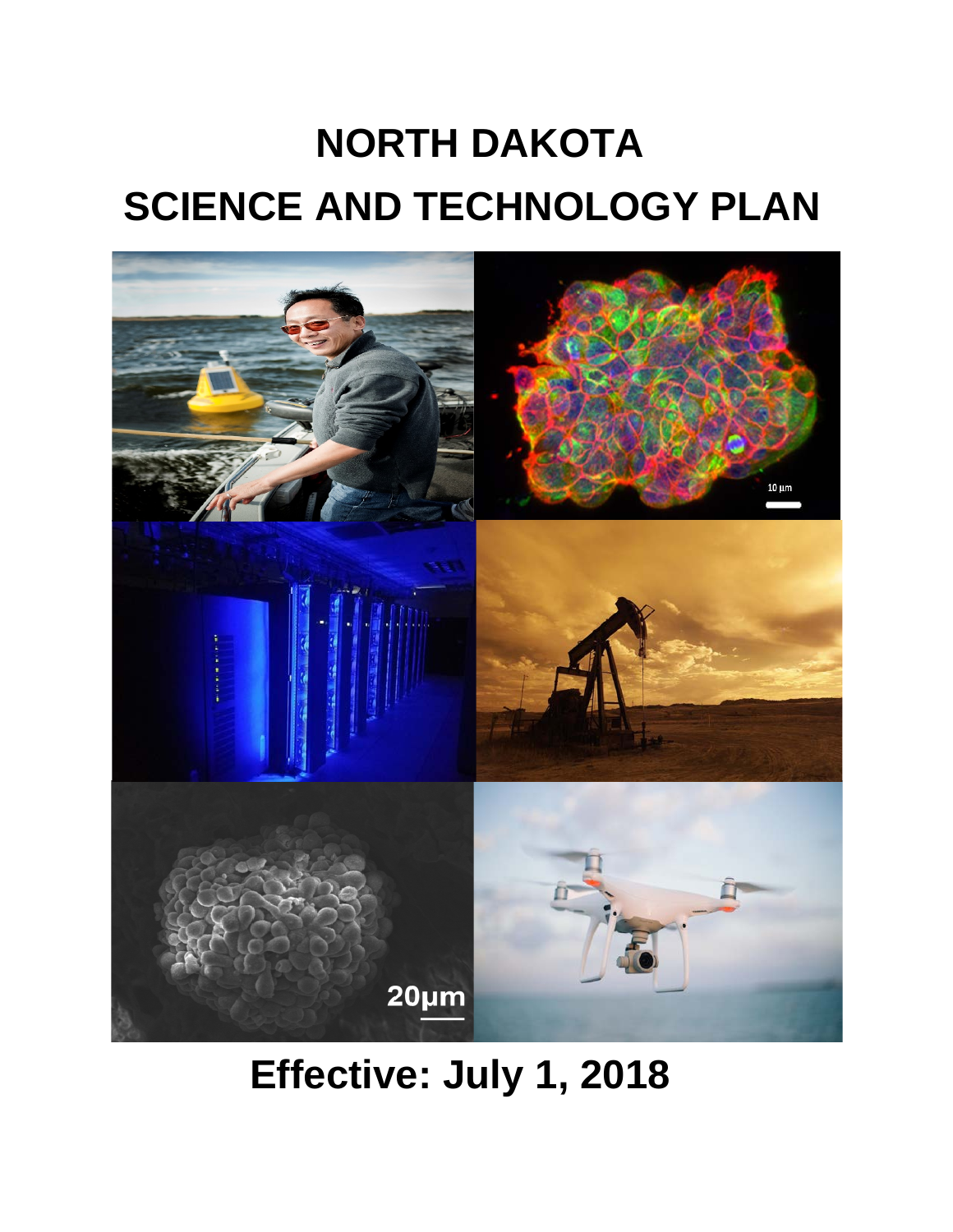## Comments and credits for photos on cover page

| Top left:     | Dr. X. Zhang from the UND Center for Regional Climate Studies - collecting data from |
|---------------|--------------------------------------------------------------------------------------|
|               | the weather station located in Devils Lake (reproduced with the permission of Dr. X. |
|               | Zhang (UND)).                                                                        |
| Top right:    | Confocal microscopy image of prostate tumoroid created on bone-mimetic scaffold      |
|               | (reproduced with permission from Dr. K. Katti (NDSU)).                               |
| Middle left:  | Bank of servers in the Center for Computationally-assisted Science and Technology    |
|               | (reproduced with permission from D. Skow (NDSU)).                                    |
| Middle right: | Stock photo representing North Dakota's vibrant energy industry.                     |
| Bottom left:  | In vitro creation of prostate cancer metastasis - prostate cancer tumor on bone site |
|               | (reproduced with permission from Dr. K. Katti (NDSU)).                               |
| Bottom right: | Stock image representing North Dakota's growing UAV industry.                        |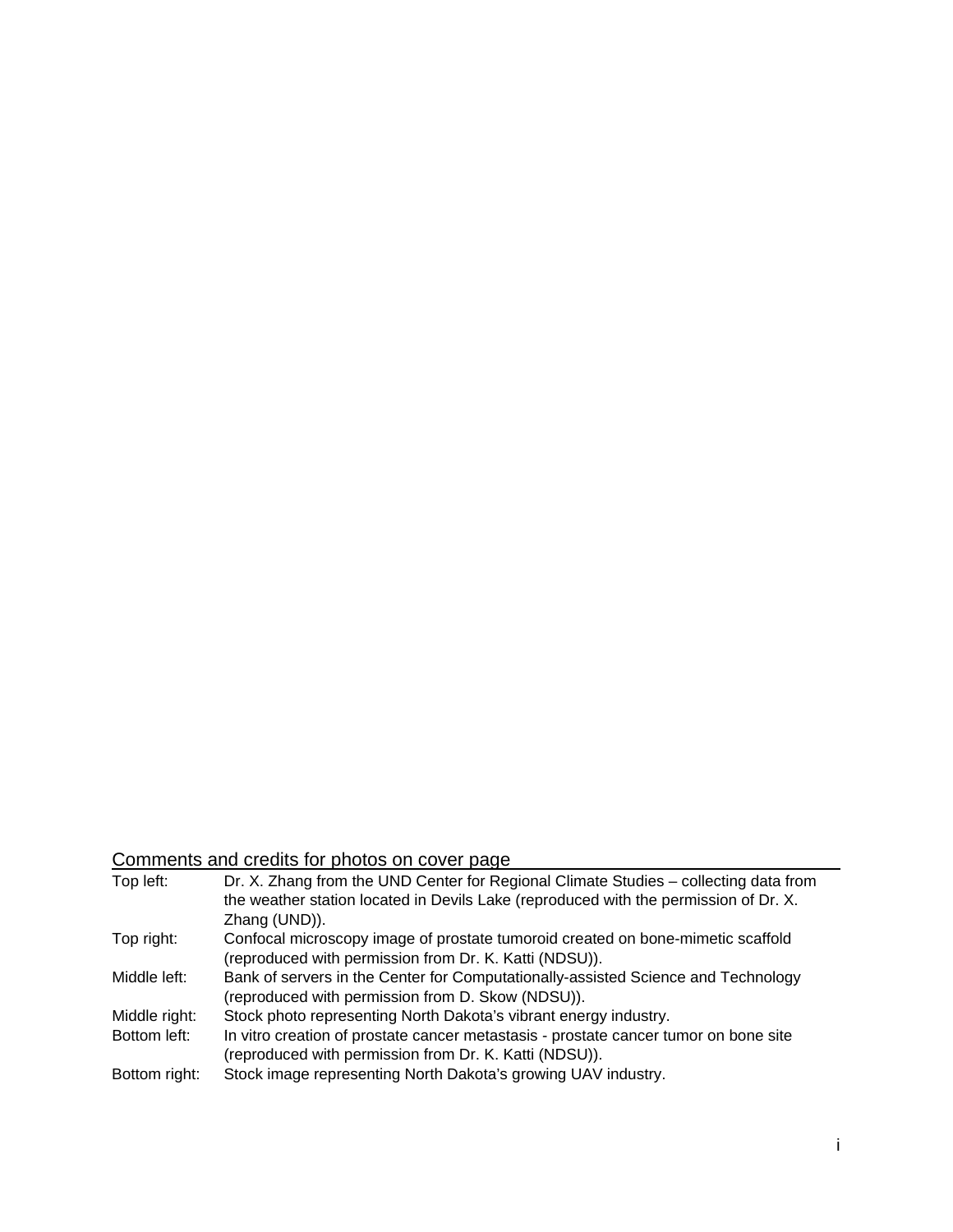# **INTRODUCTION**

North Dakota continues to expand its science and technology economy and ranks in the top quartile for net formation of high science, engineering and technology businesses as a percentage of all business establishments (1). The transformation of the state's two research universities – North Dakota State University [NDSU] and University of North Dakota [UND] – into Carnegie recognized research entities over the past twenty years has been a major contributor to and driver of this growth. The research expenditures for the two institutions grew from \$56 million to almost \$227 million (1997 to 2016) (2), providing a platform for growth in Science, Technology, Engineering and Mathematics (STEM) talent development, new scientific discovery and innovation and translation into new economic sectors.

The state's economy will always be tied to the agriculture and energy sectors. However, continual relevancy and competitiveness within commodity-based sectors will require execution of cutting-edge scientific discovery, increased development of the STEM pipeline and development of advanced technologies and secondary products to expand economic opportunities.

The growth of biosciences research and increasing opportunities related to unmanned aircraft systems (UAS) and software engineering, in the Red River Valley, combined with statewide business development, provide the state tremendous opportunity to grow the future economy in a well-balanced

and diversified fashion. Economic development in these areas will need to rely on strong research and development capabilities of the state's institutions of higher education.

The North Dakota Economic Development Strategic Plan 2010- 2020 (created by the North Dakota Economic Development Foundation and implemented by the Department of Commerce) focuses on five target industries (Figure 1) and five strategies (Table 1) to broaden the state's economic base, create new wealth and generate quality jobs for the state's citizens (3). North Dakota was designated by the FAA as an unmanned aerial system test site on December 30, 2013. After this designation, unmanned systems was added as an additional target industry. The Department of Commerce is focusing on biotechnology and bioenergy as developing areas, which hold promise for economic diversification (4).

The foci and strategies of the previous 2012 edition of the North Dakota Science and Technology Plan remains salient to the current North Dakota Economic



*Figure 1. North Dakota Department of Commerce target industries. Credited to the North Dakota Department of Commerce.*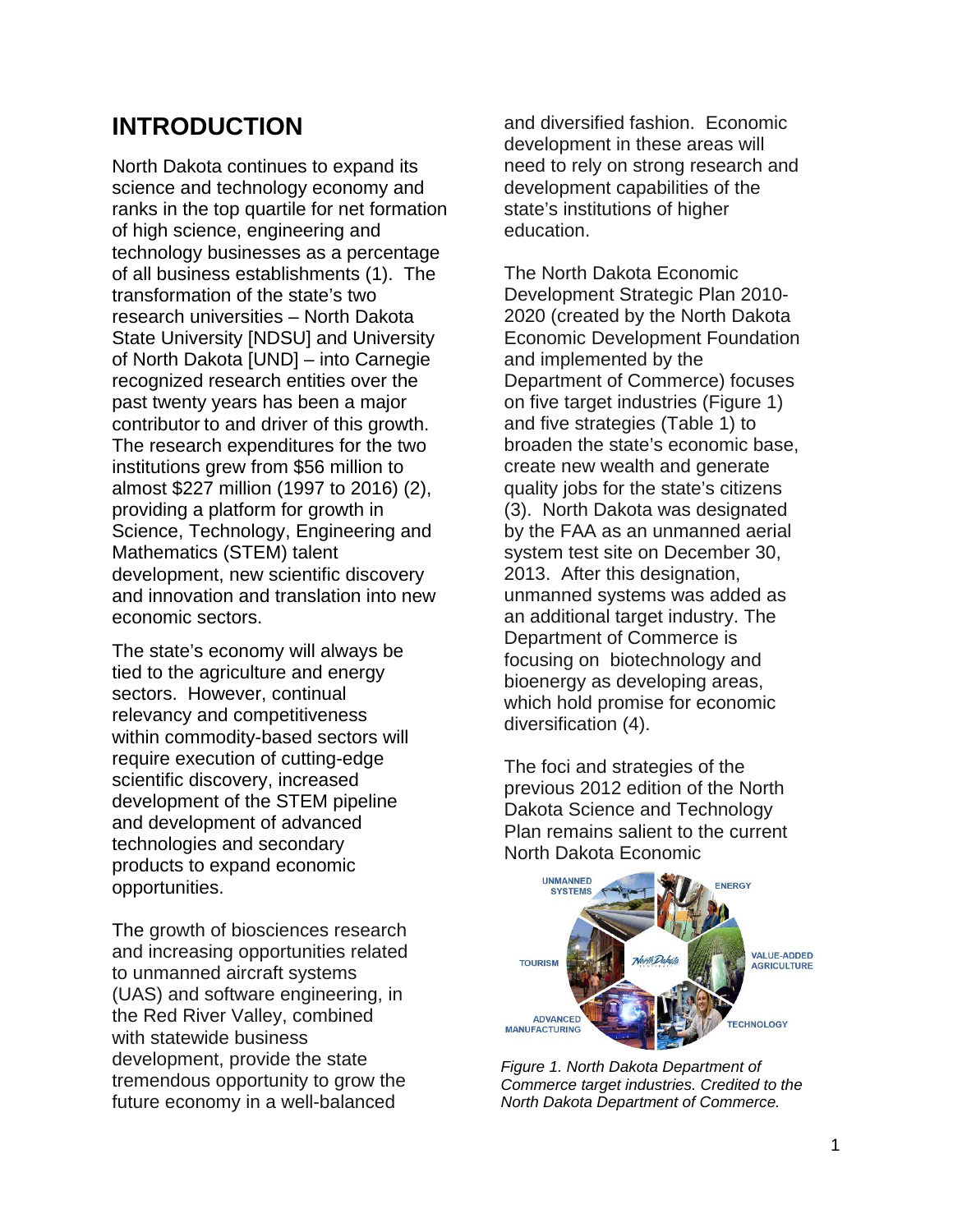**Table 1. North Dakota Department of Commerce essential strategies [these three of the five are relevant to this S&T Plan].**

1. Continue investing in university-based research and development conducted with the private sector that engages North Dakota in emerging industries such as life sciences and advanced technology.

2. Embrace entrepreneurism and foster a culture of entrepreneurship where innovative, tech-savvy companies can thrive.

3. Continue investing in statewide talent strategies that address education, training recruitment and retention to provide a steady supply of skilled workers needed to fuel ling-term business growth.

Development Strategic Plan and the updated plan under development by the North Dakota Economic Development Foundation.

The 2018 Science and Technology Plan updates the 2012 Plan where needed and introduces new foci and directions of the North Dakota University System. The 2012 Science and Technology Plan proposed seven strategies to position the state for continued growth of its science and technology enterprise:

- Focus research and development in areas that are already strengths in the state so that North Dakota can continue to increase its competitive advantage.
- Support and expand the infrastructure for research, particularly at the two research universities.
- Support technology transfer and, where appropriate, commercialization of inventions and innovations developed by universities.
- Foster partnerships between the private sector and research universities.
- Find ways to produce, hire, and retain more high school-level STEM teachers (a shortage occupation in the state), especially for small rural schools.
- Increase state investment in research at the institutions in the North Dakota University System.
- Create ways to increase awareness of the S&T capacity of the state, and to use it to develop regulatory policy based on sound science.

These strategies have been supported over the past six years by the continuation and expansion of existing initiatives and implementation of new activities (this is not an exhaustive list):

EPSCoR-funded Center for Regional Climate Studies <https://und-crcs.org/>

EPSCoR-funded Center for Sustainable Material Science <https://csms-ndsu.org/>

North Dakota STEM Network <http://www.ndstem.org/>

Valley Prosperity Partnership [http://](http://www.valleyprosperitypartnership.com/) [www](http://www.valleyprosperitypartnership.com/).valleyprosperitypartnership.com/

Envision 2030 [https://ndus.edu/media-and](https://ndus.edu/media-and-publications/resource-library/#852-state-board-of-higher-education-reports-p1)[publications/resource-library/#852-state](https://ndus.edu/media-and-publications/resource-library/#852-state-board-of-higher-education-reports-p1)[board-of-higher-education-reports-p1](https://ndus.edu/media-and-publications/resource-library/#852-state-board-of-higher-education-reports-p1)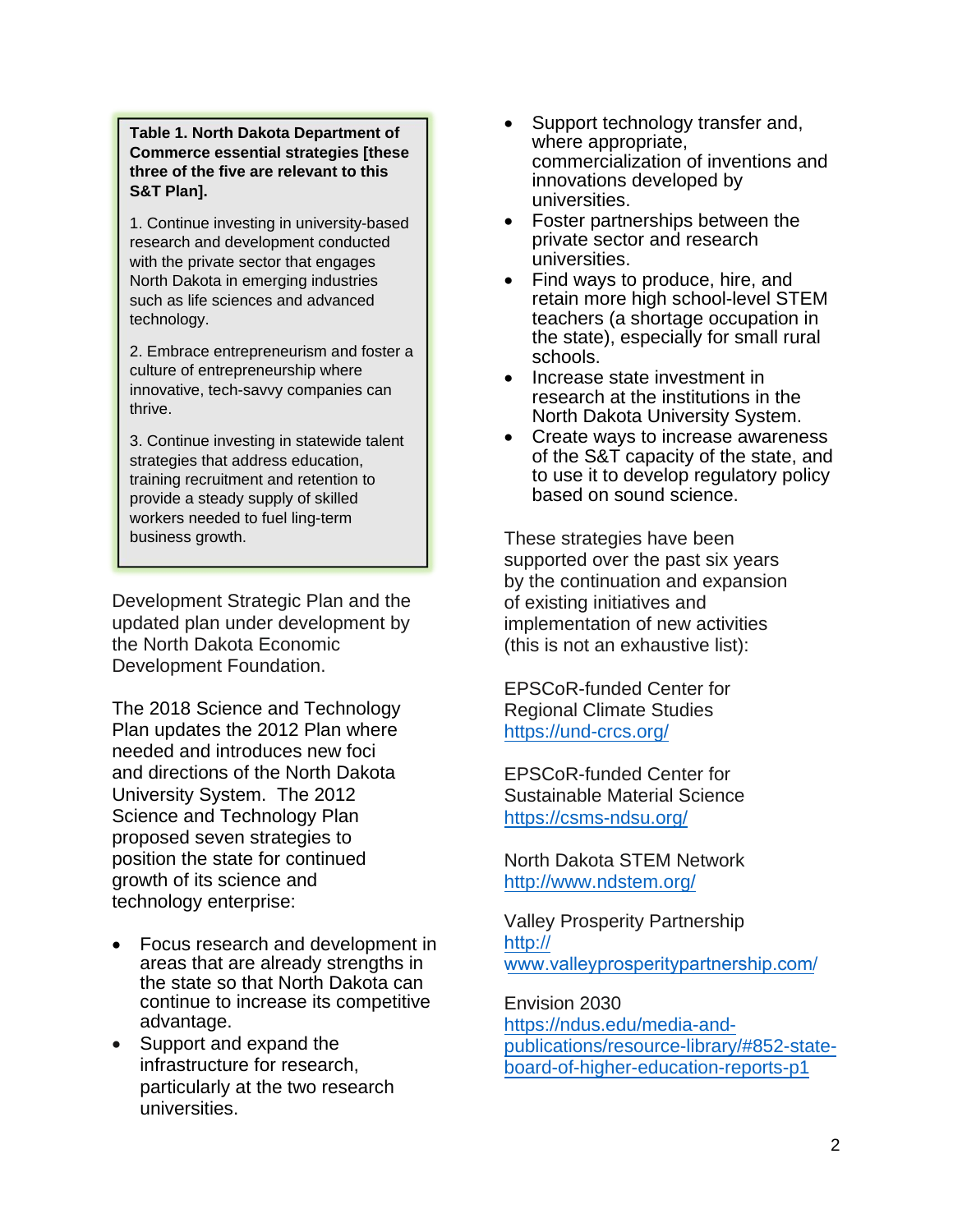#### Research ND <https://www.commerce.nd.gov/research/>

Northern Plains Unmanned Systems Test Site <http://www.npuasts.com/>

BioND [Bioscience Association of ND] [http://www.ndbio.com//](http://www.ndbio.com/)

NDSU-UND Joint Biomedical Engineering Graduate Degree Program [https://bulletin.ndsu.edu/programs](https://bulletin.ndsu.edu/programs-study/graduate/biomedical-engineering/)[study/graduate/biomedical-engineering/](https://bulletin.ndsu.edu/programs-study/graduate/biomedical-engineering/)

#### <https://engineering.und.edu/bme/>

Additionally, the North Dakota University System has implemented a Digital Initiative Task Force to ensure networking and advanced scientific computing infrastructure keeps pace with the research needs of the system; particularly NDSU and UND. North Dakota already enjoys a robust broadband connectivity across all public schools/universities and state]. Governor Doug Burgum (on March 22, 2018) announced a 100-gigabyte upgrade to the state network, which will place North Dakota as a leader in connectivity.

Investment in these strategies and targeted sectors, along with a strong STEM job growth (5), positions North Dakota for substantial scientific advancement over the next 6-10 years.

North Dakota is one of 26 Established Program to Stimulate Competitive Research (EPSCoR) eligible (FY18) states designated by the National Science foundation (NSF); the EPSCoR program is directed at those jurisdictions that have historically received lesser amounts of NSF Research and Development (R&D) funding. It is

designed to create sustainable improvements in a state's research infrastructure and R&D capacity, with the goal of increasing the state's national R&D competitiveness. North Dakota has been funded almost continuously by NSF EPSCoR since 1985 and has enjoyed strong support in the form of matching funds appropriated by the state.

The 2018 Science and Technology Plan was developed with one eye focused on the state's historic strengths [agriculture and energy] and the other eye looking towards a future, diversified economy.

The foundation of the S&T Plan is designed to accomplish the following objectives:

- expand higher education investments in areas of emerging strength that are focused on diversifying North Dakota's economy;
- provide flexibility for scientific advancement and development in any one of the currently defined North Dakota Department of Commerce targeted industries; and,
- develop initiatives that expand advanced scientific computing and visualization capacity that is foundational to innovation across the targeted industries.

## **NORTH DAKOTA'S SCIENCE AND TECHNOLOGY ECONOMY**

North Dakota's economy has enjoyed robust growth during the past decade. In 2007, the state's gross domestic product was \$28.9 billion and grew to \$59.5 billion by 2014 (current dollars)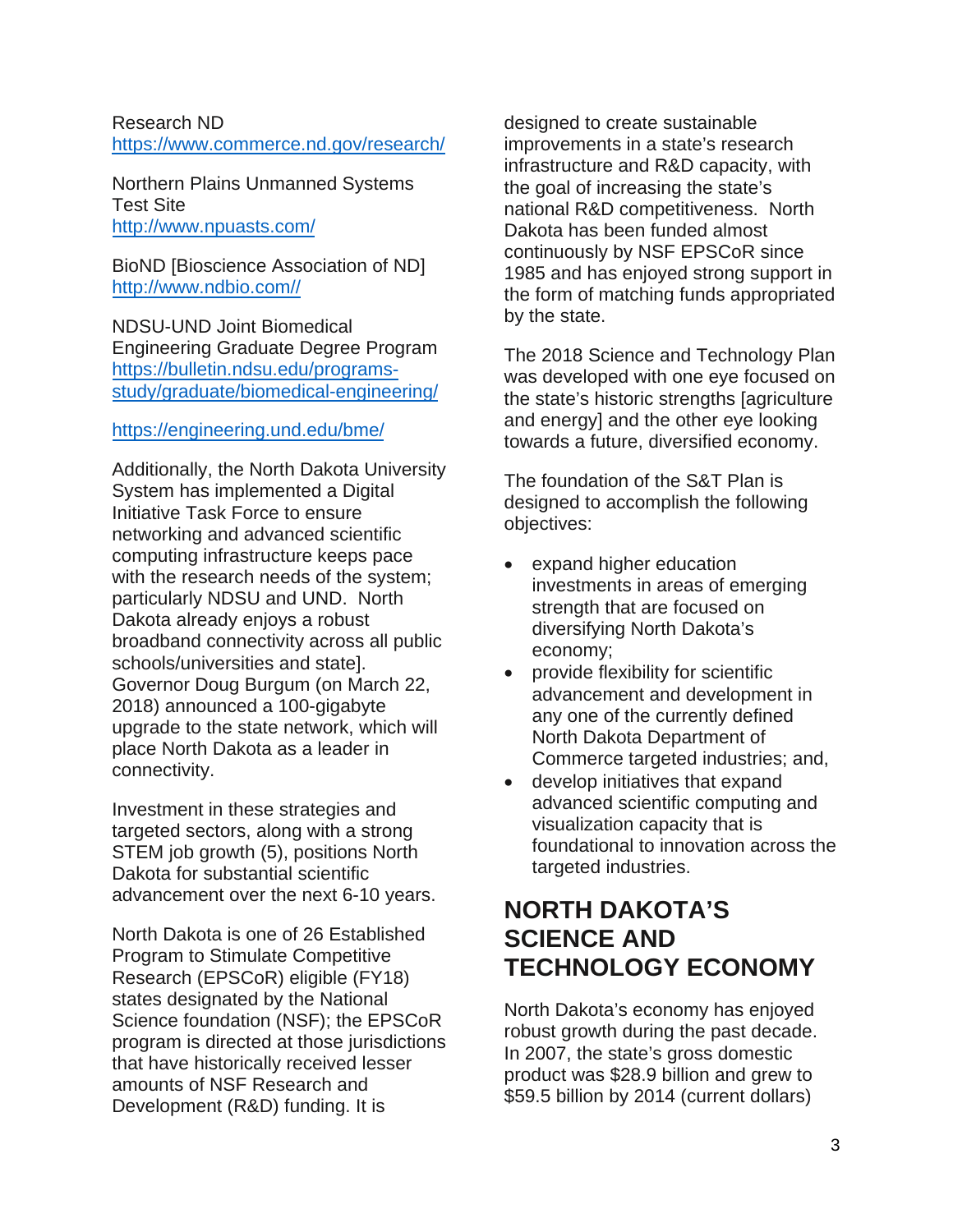#### **Foundation Metrics Update February 21, 2018**

#### North Dakota



#### **NORTH DAKOTA BY THE NUMBERS**

- #1 Housing growth per capita U.S. Consus (4th consecutive year)
- #1 Growth Performer States Since 2000 u.s. Chamber #1 Best States for Young Adults - Moneyrates.com
- #1 Best States for Entrepreneurship Univ. of Nebraska
- #1 Best States for Millennials Moneyrates.com (2w)
- #2 Oil Producing State ND Mineral Resource Division
- #4 Economic Competitiveness American Legislative Council #2 In State Competitiveness - Beacon Hill Institute
- #9 Best States for Business Forbes Magazine
- #6 Pro-Business State Pollina Corporato RE

751% increase in exports since 2000 - u.s. Dept. Comm

#### North Dakota

*Figure 2. A snapshot of the business and innovation and entrepreneur climate in North Dakota. Chart credited to the North Department of Commerce; North Dakota Economic Development Foundation.*

(6). However, in 2016 (\$53.3) and 2017 (\$55.5), the GDP dropped, in part due to the State's reliance on a bi-commodity economy. Overall, however, North Dakota enjoys a very positive profile with respect to the business climate and innovation and entrepreneur activity (Figure 2).

The U.S. Chamber of Commerce's 2015 Enterprising States report ranks North Dakota as the nation's No. 1 in economic performance and talent pipeline and No. 6 in business climate (5).

#### **Science and Technology Employment**

In 2018, STEM jobs will represent 4% of all jobs in the state, and 60% of those jobs will require a B.S. or advanced degree (7). While the number of STEM iobs only numbered 19,820 in 2017 (8), the diversification of North Dakota's economy beyond traditional agriculture

and oil and gas will require an expansion of the STEM talent pipeline to fill future jobs not yet conceived.

As of April 2018, North Dakota's unemployment rate was 2.6 percent (9). Total nonfarm employment has decreased by 1.8 percent in the previous 12 months. In the Mining and Logging sector, which included the state's oil and gas industry, employment increased 15.0 percent since May 2017. Manufacturing increased 3.3 percent, while information decreased by 1.9 percent.

Job Service North Dakota reported that in April 2018, there were 14,738 online job openings listed in the state (10). Of these jobs, 25.1% require at least a B.S. degree. Within the computer and mathematical occupation code, the state has observed an increase of 7.3 percent increase in openings over the past few years. Education, training, and libraries observed an increase in openings of 19.4 percent, while architecture and engineering has seen an increase of 72.7 percent.

The U.S. Chamber of Commerce 2015 Enterprising States report ranked North Dakota No. 1 for its talent pipeline (#1 in higher-ed degree output, #1 in STEM job growth, #2 in college affordability, #3 in educational attainment, and #5 in high-tech growth) (5). According to the U.S. Census Bureau, 28.2% of North Dakotans over the age of 25 have at least a B.S. degree (11).

#### **Research Funding at the State's Two Research Universities**

The Enterprising States report also ranked North Dakota No. 13 in State R&D Investment and #16 in Academic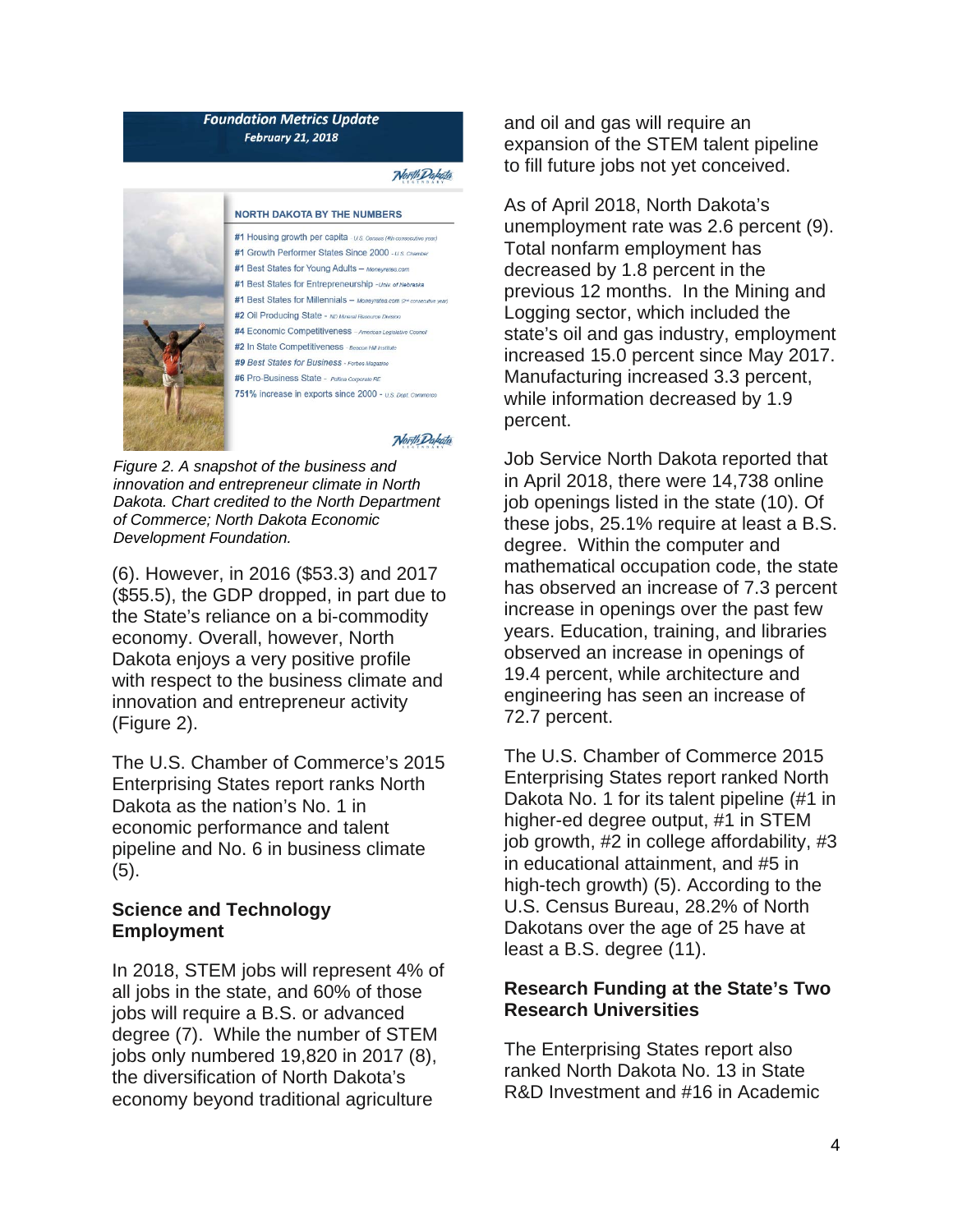R&D Intensity (5) (Table 2). Academic R&D intensity is calculated as academic R&D funding as a percentage of Gross State Product. It should be noted, however, that in absolute terms, North Dakota ranks very low nationally (due to its small population): 40th in academic R&D and 46th in total R&D performance in 2015, according to the National Science Foundation (2).

|                                    | Table 2. North Dakota rankings from the U.S. |  |  |
|------------------------------------|----------------------------------------------|--|--|
|                                    | <b>Chamber of Commerce Foundation</b>        |  |  |
| Enterprising States Report - 2015. |                                              |  |  |

| U.S.                     | <b>Metric</b>                                                                                                                                                                                        |
|--------------------------|------------------------------------------------------------------------------------------------------------------------------------------------------------------------------------------------------|
| Rank                     |                                                                                                                                                                                                      |
| $\mathbf{1}$             | Long-term job growth; gross state<br>product growth; productivity<br>growth; per capita income growth;<br>legal environment; higher-ed<br>degree output; labor force<br>utilization; STEM job growth |
| $\overline{\phantom{0}}$ | Short-term job growth; road quality;<br>state fiscal condition; college<br>affordability                                                                                                             |
| $\overline{3}$           | Adjusted median family income;<br>Kaufmann Entrepreneurism Index;<br>educational attainment                                                                                                          |
| 5                        | High-tech job growth                                                                                                                                                                                 |
| $\overline{7}$           | New startup rate                                                                                                                                                                                     |
| 10                       | U.S. Business Policy Index                                                                                                                                                                           |
| 13                       | <b>State R&amp;D investment</b>                                                                                                                                                                      |
| 14                       | Small business lending                                                                                                                                                                               |
| 16                       | Academic R&D intensity; cost of<br>living                                                                                                                                                            |
| 19                       | <b>Bridge quality</b>                                                                                                                                                                                |
| 20                       | <b>Broadband speed availability</b>                                                                                                                                                                  |
| 22                       | Higher-ed efficiency                                                                                                                                                                                 |
| 24                       | <b>Business tax climate</b>                                                                                                                                                                          |

When looking at the results for the state's two primary research universities, the impact of the research dollars can be clearly seen. In FY2000, external grants and contracts at UND totaled \$41.6 million, and by FY2006,

had increased to \$82.9 million. External funding hit an all-time high of \$127.9 million in FY2010, and then fell to \$98.6 million in FY2011, after the end of federal "earmarks." UND's ability to reach this goal as quickly as it did was undoubtedly aided by earmarks, which peaked at \$39.9 million in FY2010. That these earmarks helped to build research capacity and competitiveness can be inferred from FY2012 grants and contracts that totaled \$87million. UND's research and development expenditures for FY2016 were \$70M as reported for the NSF Higher Education Research and Development survey (2). NDSU experienced similar increases in external funding, including federal appropriations, achieving \$112 million in external dollars for FY2011. Research spending at NDSU has consistently been above \$100 million annually since

2004. For FY2016, NDSU's research expenditures were \$156M as reported for the NSF HERD survey (2).

NDSU and UND are both classified by the Carnegie Classification as Doctoral Universities – Higher Research Activity. The challenge for the future will be for North Dakota's two research universities to remain competitive for what is predicted to be an increasingly smaller pot of federal research funds.

Both universities have developed strategic plans centered on grand challenges that are intended to focus research in areas of strength and emergence. NDSU's three grand challenges focus on food systems and security; healthy populations and vital communities; and, sustainable energy, environment and societal infrastructure. UND developed five grand challenges that promote energy security and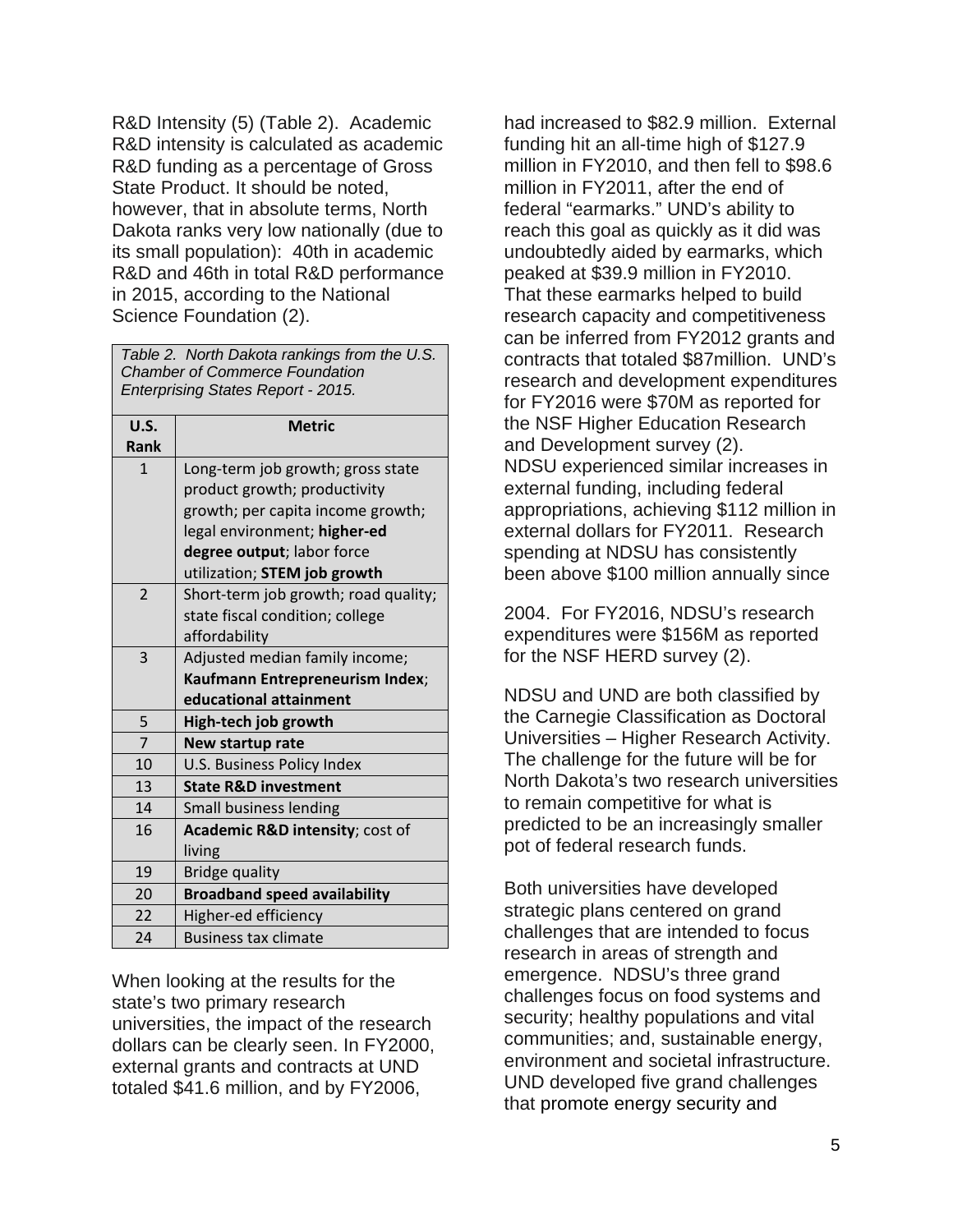environmental sustainability; address health challenges through basic, clinical and transitional discovery; help rural communities solve their unique health and social problems; drive the worldchanging developments of UAS and do so in a way that reflects UND's values; and, effectively, efficiently, and ethically produce, manage, and securely use information in the age of big data.

#### **STEM Education in North Dakota**

The U.S. Department of Education lists significant teacher shortages for math and science in North Dakota for 2016- 2017 and 2017-2018 (12). According to Job Services North Dakota, the state produced 39 bachelor's-level math teachers in 2016, and 32 science and computer teachers (13).

To some degree this may reflect the number of rural schools in North Dakota that do not have large enough enrollments to hire separate teachers for each area of science. However, the paucity of students seeking degrees in chemistry and physics teaching seems to indicate that the state is not producing enough high school teachers with solid backgrounds in chemistry and physics.

Despite this, the state produced 664 engineers, 220 computer science and mathematics graduates, 78 physical scientists, and 281 biological scientists at the B.S. level (13). Advanced degrees were awarded in biological sciences-61, engineering-164, computer science and mathematics-64, and 35 in the physical sciences. ND EPSCoR's NATURE (Nurturing American Tribal Undergraduate Research and Education; Figure 3) program works to engage American Indian students in



*Figure 3. Students participating in the North Dakota Summer Nurturing American Tribal Undergraduate Research and Education (NATURE) Camp (2017). Photo received from the ND EPSCoR Office (photo release permitted by the students).*

STEM research as a means to increase interest in a STEM career.

# **NORTH DAKOTA'S TARGETED INDUSTRY SECTORS – STEM RESEARCH PRIORITIES**

North Dakota's important science and technology sectors include agriculture, energy, biotechnology, unmanned systems, and advanced scientific computing and data analytics. These sectors align with North Dakota Department of Commerce's targeted industrial sectors in its 2010-2020 Strategic Plan (see figure 1). They also align with the targeted research areas outlined by the Valley Prosperity Partnership for building research and development capacity in the Red River Valley (a partnership of approximately 20 very significant businesses in the Valley/state), including (material science, unmanned systems, advanced manufacturing, energy and natural resources, healthcare and medical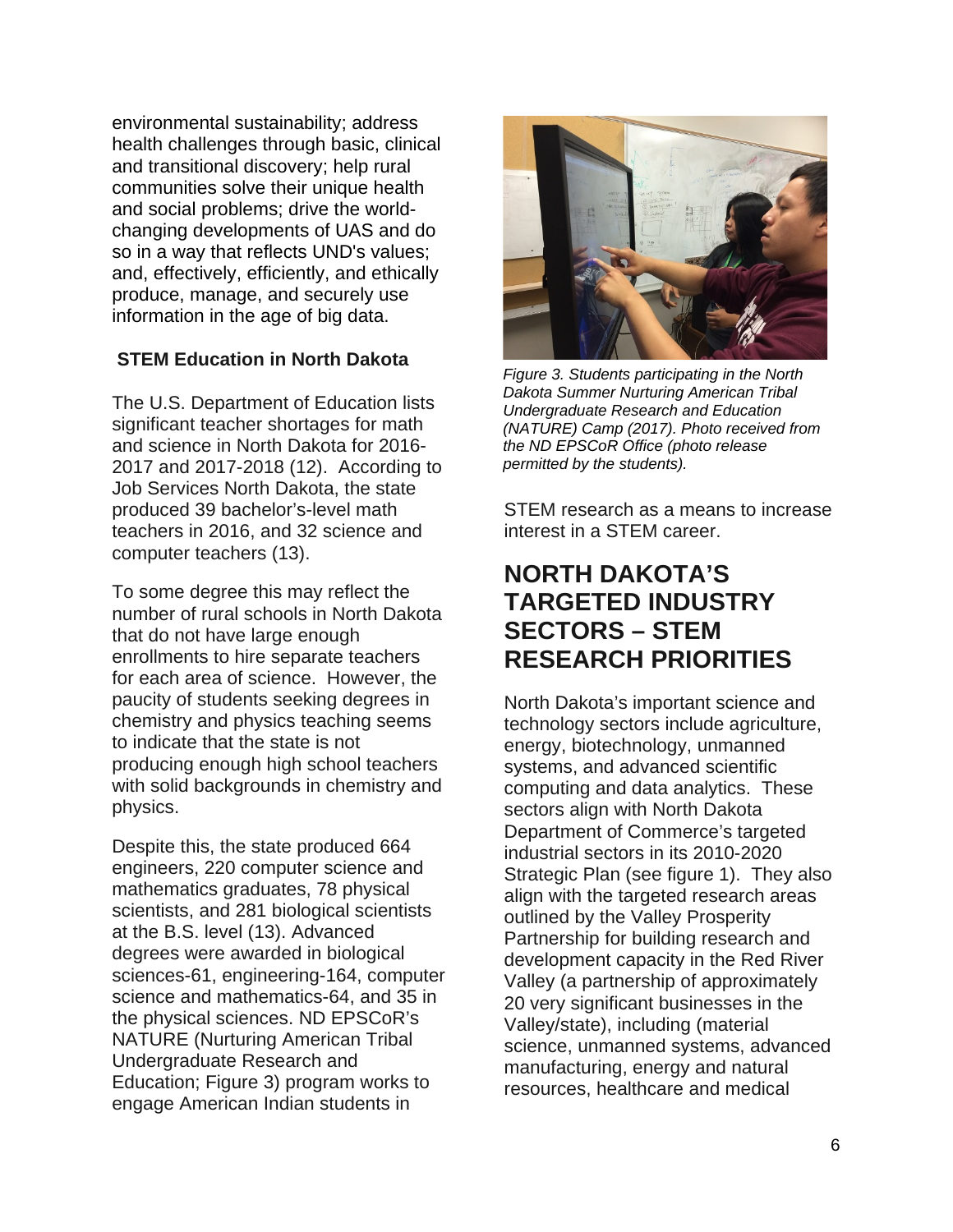services, and agriculture and food safety) (14).

*Agriculture* - The historical foundation of North Dakota's economy has always been, and will continue to be, agriculture. In 2016, the state led the nation in the production of beans [all dry edible, pinto and navy], peas, canola, flaxseed, honey, oil sunflowers, durum and spring wheat, and all sunflowers (15). As of 2017, 39.1 million acres of land were in agricultural production across 29,900 farms (15). North Dakota ranks  $11<sup>th</sup>$  in the nation in the total value of agricultural products sold, a tribute to both the quality of the products and to the extensive value-added innovations.

However, global commodity prices have impacted crop agriculture from 2012- 2017. The average net farm income bottomed out in 2015 at \$28,600; the lowest in two decades (15).

While agriculture will always be the backbone of the North Dakota economy, the "way agriculture is envisioned and implemented" will need to continually evolve to offset the global boom-andbust cycles. In 1987, the number of persons living in cities and non-rural areas overtook those living in rural areas in the state. Today, 76 percent of North Dakota's population lives in incorporated cities (16). At the same time, the number of farms has decreased from 35,289 (1987) to 30,961 (2012) and the size of farms has increased from 1,143 to 1,268 acres (15).

Agriculture has significantly benefitted from modern methods of crop and livestock genetics, breeding, nutrition, soil management and fertility, pest management, and remote sensing data for enhanced crop management. The majority of these advances stem from research within the North Dakota University System. As just one example, since 2017, the NDSU Research Foundation has entered into 106 non-exclusive and 17 exclusive plant variety licenses since 2017 (Jolynne Tschetter, personal communication, March 2018), illustrating the multiple benefits of university-private partnerships.

The state has also seen an expansion of agricultural electronics companies, which provide technical solutions to agriculture's growing complexities. As examples - Phoenix International, an anchor tenant in the NDSU Research and Technology Park (RTP), was created to develop rugged agricultural electronic systems for agricultural application. In 1999, they were bought out by John Deere, which remains an anchor tenant in the NDSU RTP, and is the world headquarters for John Deere's agricultural electronics division. John Deere fully transitioned to a distinct brand – John Deere Electronic Solutions [and away from Phoenix International] in 2014. One of the original founders of Phoenix International created a new agricultural advanced electronics company, Appareo in 2003, which also is an anchor tenant in the NDSU RTP and employs over 193 full-time people.

The two research and education centers (Figures 4 and 5) funded by the current NSF EPSCoR RII cooperative agreement (EPSCoR OIA Award #1355466) are both tied to the state's agriculture prominence: Center for Regional Climate Studies (CRCS) and Center for Sustainable Materials Science (CSMS).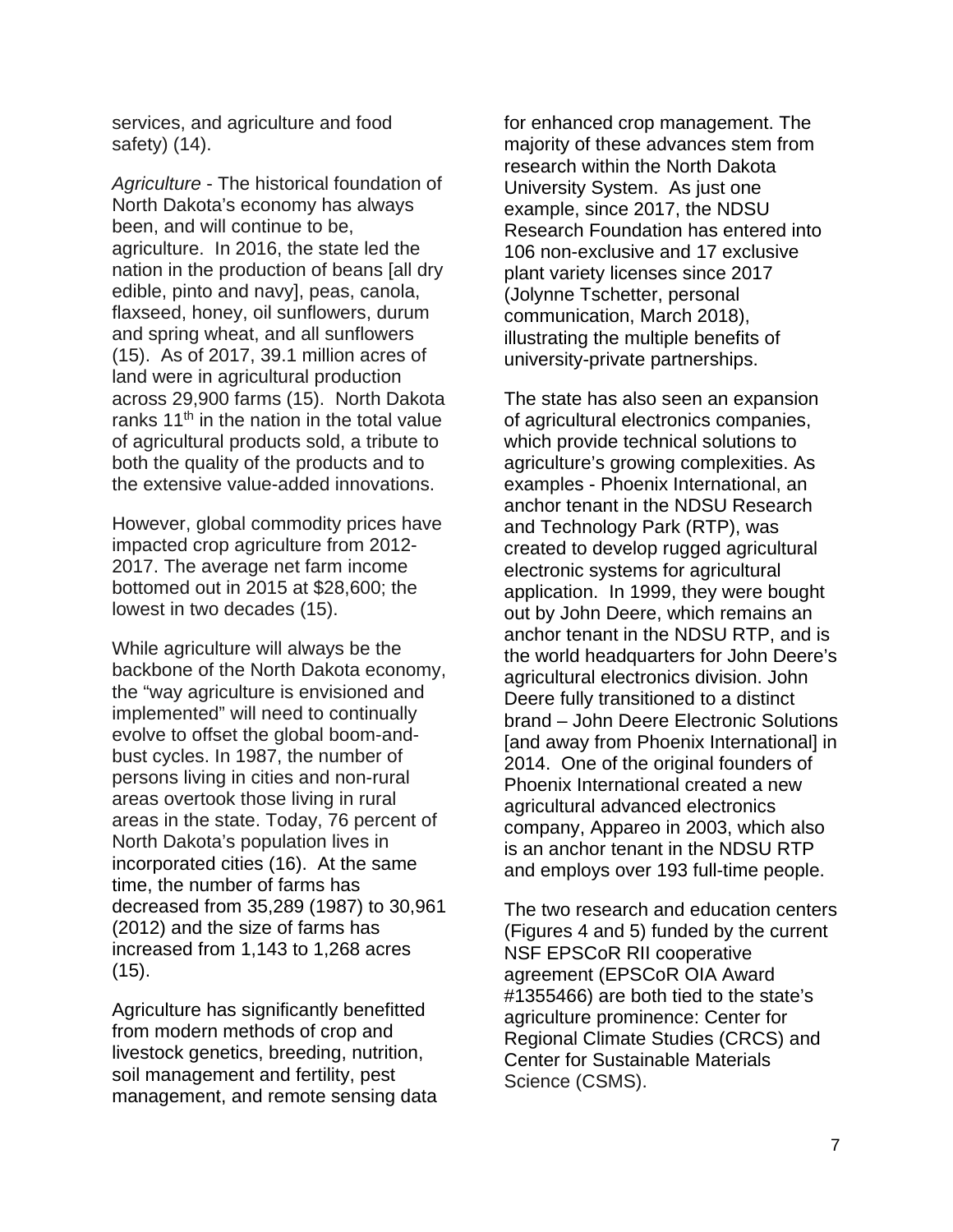

*Figure 4. Student researchers collect samples as part of the Center for Regional Climate Studies. Photo received from ND EPSCoR (photo release permission provided by the researchers.*



*Figure 5. The Center for Sustainable Material Science focuses on the use of agricultural feedstocks for the development of novel monomers, polymers, and composites.*

*Energy* – North Dakota has vast energy resources and currently ranks  $6<sup>th</sup>$  in the country in total energy production (17). North Dakota established the EMPOWERED ND Commission in 2007 to develop a comprehensive energy policy to ensure the state proactively and efficiently manages its resources. In 2009, the legislature made EMPOWERED ND a permanent policy body (Century Code Chapter 17-07). The current comprehensive policy spans 2010-2025, with a stated goal of doubling the energy production from all sources by 2025 (the baseline is 2007) (18).

The state has the largest lignite deposits in the world. The first commercial mine

opened in Morton County in 1873. By 2015, the lignite industry accounted for \$3.4B of the state's economy and directly employed 3,942 persons. It is currently the  $5<sup>th</sup>$  largest industry in the state, behind agriculture, oil and gas, tourism and manufacturing (19). Since 1988, lignite mines have produced approximately 30 million tons per year, most of which is used to make electricity for the region. In 2014, production stood at 28.7 million tons (20). The state currently has seven power plants, two poly-generation plants and six mines. While research takes place at many institutions within the state, the Energy and Environment Research Center at UND is a world leader in low rank coals and provides applied technical solutions to the industry [\[https://lignite.com/mines](https://lignite.com/mines-plants/research-facilities/energy-and-environmental-research-center/)[plants/research-facilities/energy-and](https://lignite.com/mines-plants/research-facilities/energy-and-environmental-research-center/)[environmental-research-center/\]](https://lignite.com/mines-plants/research-facilities/energy-and-environmental-research-center/).

North Dakota has found itself significantly impacted by an oil boom because of the Bakken and Three Forks formations, which has positioned the state as the second largest oil producer in the country behind only Texas. On June 17, 2014, the state surpassed 1 million barrels per day in the Bakken shale formation within the Williston Basin. The Bakken/Three Forks formation is the largest known oil field in the world, covering a land area the size of West Virginia (21). It wasn't until the mid-2000s when advanced technologies for horizontal drilling and hydraulic fracturing were applied to the formation that the Bakken became an economic play. In five short years, North Dakota went from fourth in the nation to the second leading oil producer, accounting for 12% of U.S. production.

This recent positioning follows decades of booms and busts. The first wells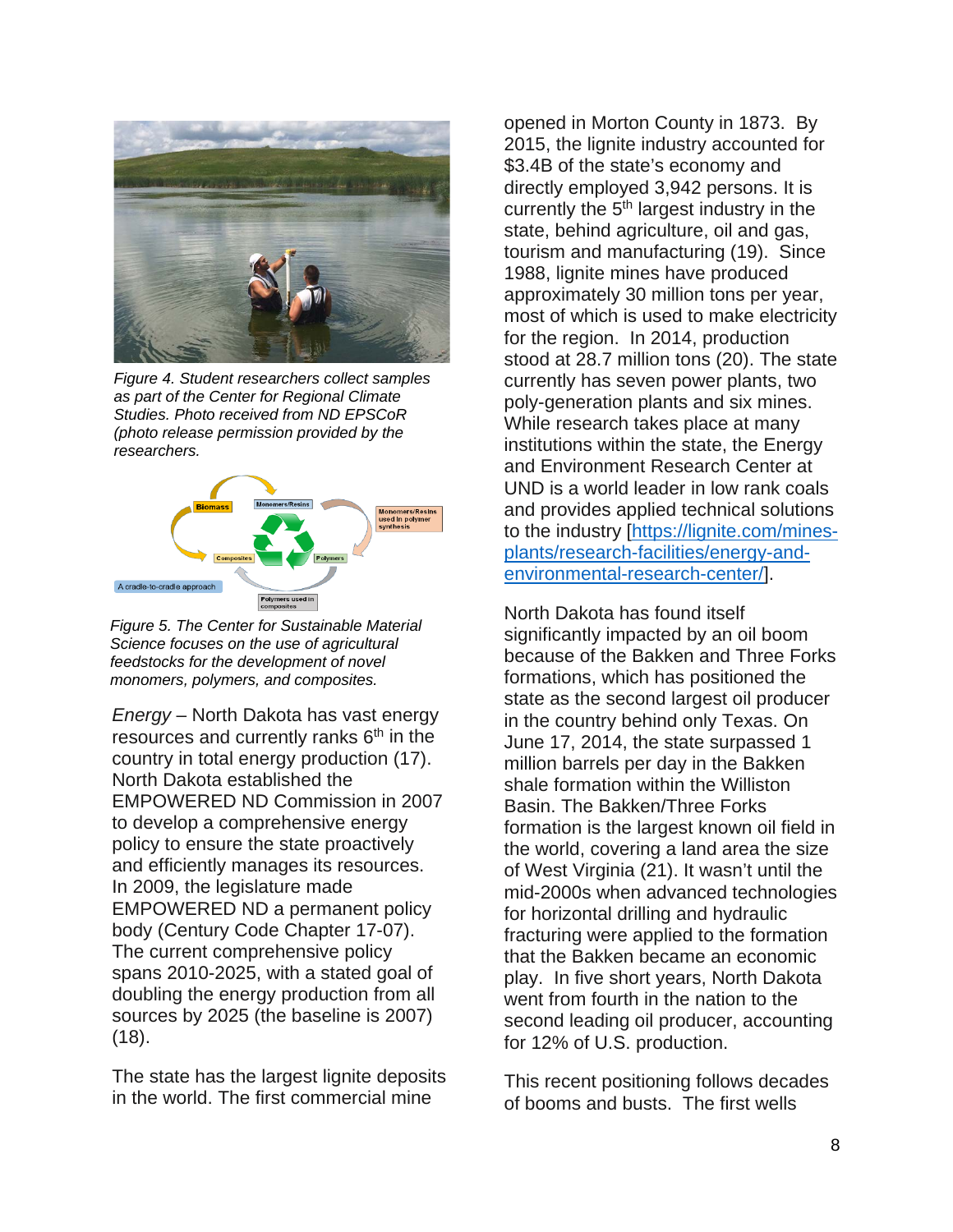were drilled in western North Dakota in 1910, but did not yield much oil due to primitive techniques and tools. The first major discovery of oil took place on the Clarence Iverson farm near Williston, North Dakota in 1951 by Amerada Petroleum (22). The discovery of oil in the Clarence Iverson No. 1 well began the state's first oil boom.

Since those early days, additional oilboom/bust cycles have come and gone. Not until the concept of horizontal drilling in miles-deep oil shale deposits became technically feasible did the recent oil boom develop. The crude oil proved reserves have increased from 0.42 billion barrels in 2005 to 5.27 billion barrels at the end of 2016 (23). At the same time, the shale gas reserves have risen from 1 trillion cubic feet to 8.61 trillion cubic feet. In 2015, the industry supported 72,350 direct and indirect jobs and had an economic impact of \$30.2 billion (24). At its peak in May 2014, the industry had 189 active drilling rigs. Following global price declines, the number of active rigs decreased to a low of 25 in May 2016 (25). However, increased technological efficiency measures have resulted in a rebound in active drilling rigs, which currently stands at 61 (25). While this number is less than 50% of the peak, the efficiency measures taken by industry at North Dakota's 14,000+ wells has kept daily production at or above 1 million barrels.

While North Dakota's lignite and oil industries enjoy the highest public profile and most legislative support, the state is also  $5<sup>th</sup>$  in the nation for electricity generated by wind power (26). In 2017, wind energy generated 2,996 MW of electricity or 26.87% of the electric grid mix in the state and 3.36% of the nation's total wind energy (27).

Although several bills were introduced during the 2017 legislative session to reduce/eliminate tax credits for wind energy projects, the session closed without the passage of these bills. Because of North Dakota's wind resources, which average wind speeds from 10-13 miles per hour, investments in this industry are expected to grow over time.

In recent years, additional renewable energy sources have gained a foothold in the state. Ethanol production ranks in the top ten in the nation (26). North Dakota's only biodiesel production facility has a capacity of 85 million gallons per year.

An important component of the state's energy portfolio is found on the tribal lands located within the state borders. North Dakota's American Indian population stands at 42,000 and is the largest demographic behind white, Caucasian at 5.5% (11). While constituting only 2% of the state's land, tribal lands contributed to approximately 20% of the oil production in early 2017 (17). The majority of this production is concentrated on the Fort Berthold Indian Reservation, which is home to the Mandan, Hidatsa, and Arikara Nations [three affiliated tribes]. The Standing Rock Sioux Reservation is ranked in the top five nations in the country for its wind-generated electricity capacity (26). The Spirit Lake Reservation created the Fort Totten school as the first one in the nation [on tribal lands] to be a net zero energy school (28).

*Biotechnology and Biomanufacturing –* North Dakota's largest advanced manufacturing sector is biomanufacturing, while its largest biotechnology foci are found in the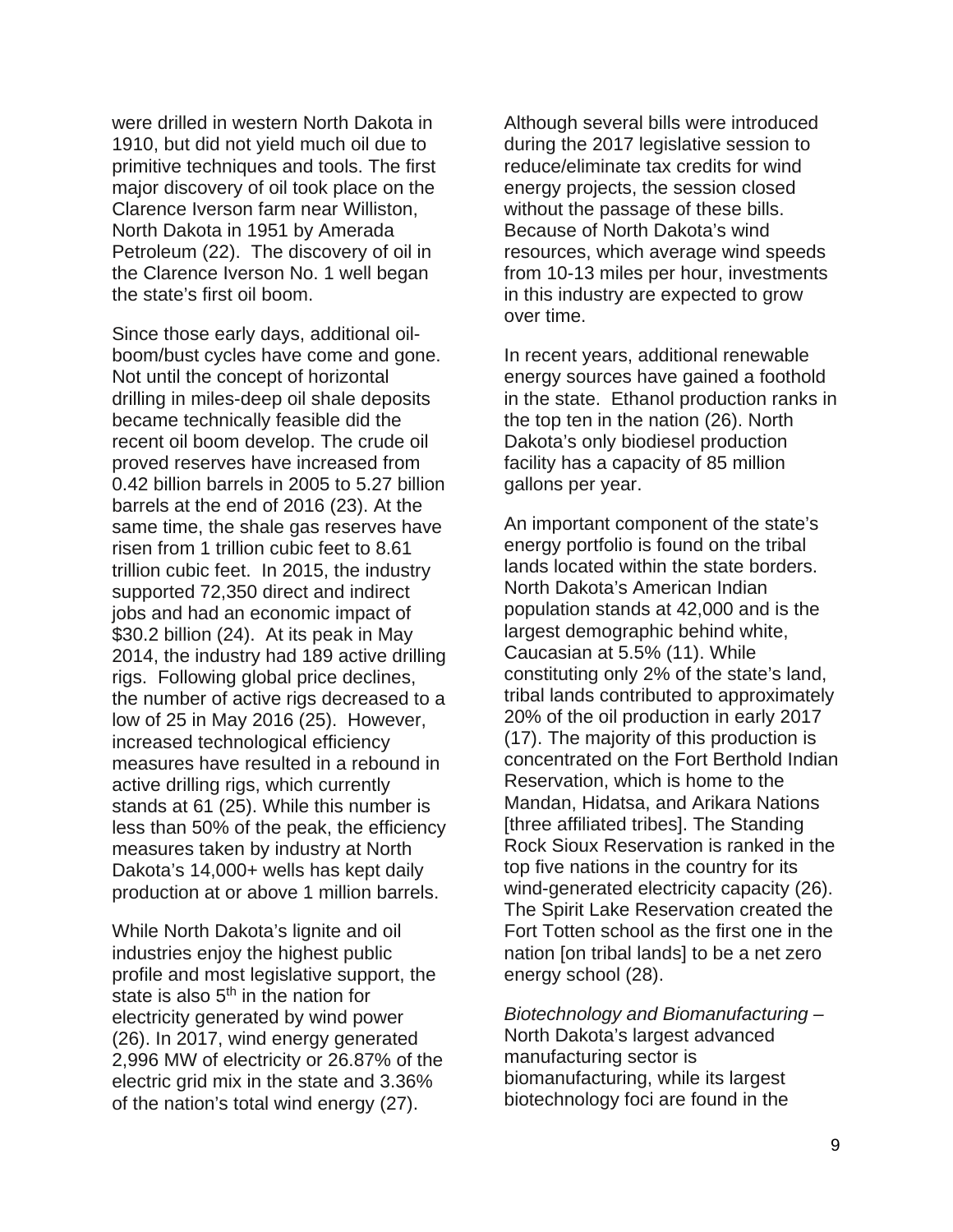biomedical, life sciences, and agricultural sciences. These areas represent an evolving maturation of thought and strategy to diversity North Dakota's economy. The biotechnology sector is an emerging, but highly important sector to the state.

The biotechnology sector can be characterized by a growth in agricultural technologies and the biosciences (i.e., biomedical, bioengineering, biomechanics, etc.). Several factors point to bioscience and biotechnology's promise for future growth.

First, the state has always been an exporter of raw agricultural products, but only recently has North Dakota advanced its research with agricultural biotechnology. In 2014, the National Corn Growers Association selected Fargo, ND as the home for the National Agricultural Genotyping Center; a collaboration of the corn group and Las Alamos National Laboratory in New Mexico. The overarching goal of the facility is to develop on-site tests for corn diseases and diseases in other crops and for food-borne illnesses.

Academic R&D strength has developed in the use of raw agricultural residues for the creation of sustainable materials. These efforts have resulted in numerous discoveries, technology transfer activities, and start-up companies.

Second, as North Dakota's urban population began to exceed its rural population in the mid-1980s, the gap has continued and is currently the largest in the state's history. As of the 2014 population estimate, 76% of North Dakota residents resided in an urban area, with 80% of the growth since 2010 accounted for in nine cities (29). The

rural to urban shift has also invited new perspectives on where limited research resources should be directed.

Third, North Dakota has enjoyed one of the lowest unemployment rates in the country (April  $2018 - 2.6%$ ) over the past 10 years (9). Unfortunately, the state struggled (and continues to) with a lack of talent pool for permanent positions. Numerous efforts were initiated to attract people to the state during the 2014-2017 time period. The Department of Commerce's "It's a Good Life" Campaign sought to attract young people by exploiting the state's growing entrepreneurial ecosystem and technology-based urban centers, with a focus on high-technology opportunities.

Fourth, the median age of North Dakotans is 35, which makes it the fifth youngest state (11). As the population becomes more urban and younger, new industrial sectors are needed to support continued economic growth and attract a talent base that more aligned with an urban existence. A 2017 Business Insider article listed North Dakota as the 2<sup>nd</sup> ranked state for the influx of young people; lagging only Colorado (30).

Fifth, the incidences of chronic diseases (cancer, Alzheimer's, cardiovascular, and diabetes) have increased within North Dakota's population over the past decade (31). Historically, North Dakota focused its healthy population efforts on rural health initiatives and telepharmacy practices to reach the vast rural areas of the state. Subsequently, building technological R&D capacity (public and private sector) at the forefront of new discoveries and cures to address growing health concerns was not a priority. However, with the research developments in higher education,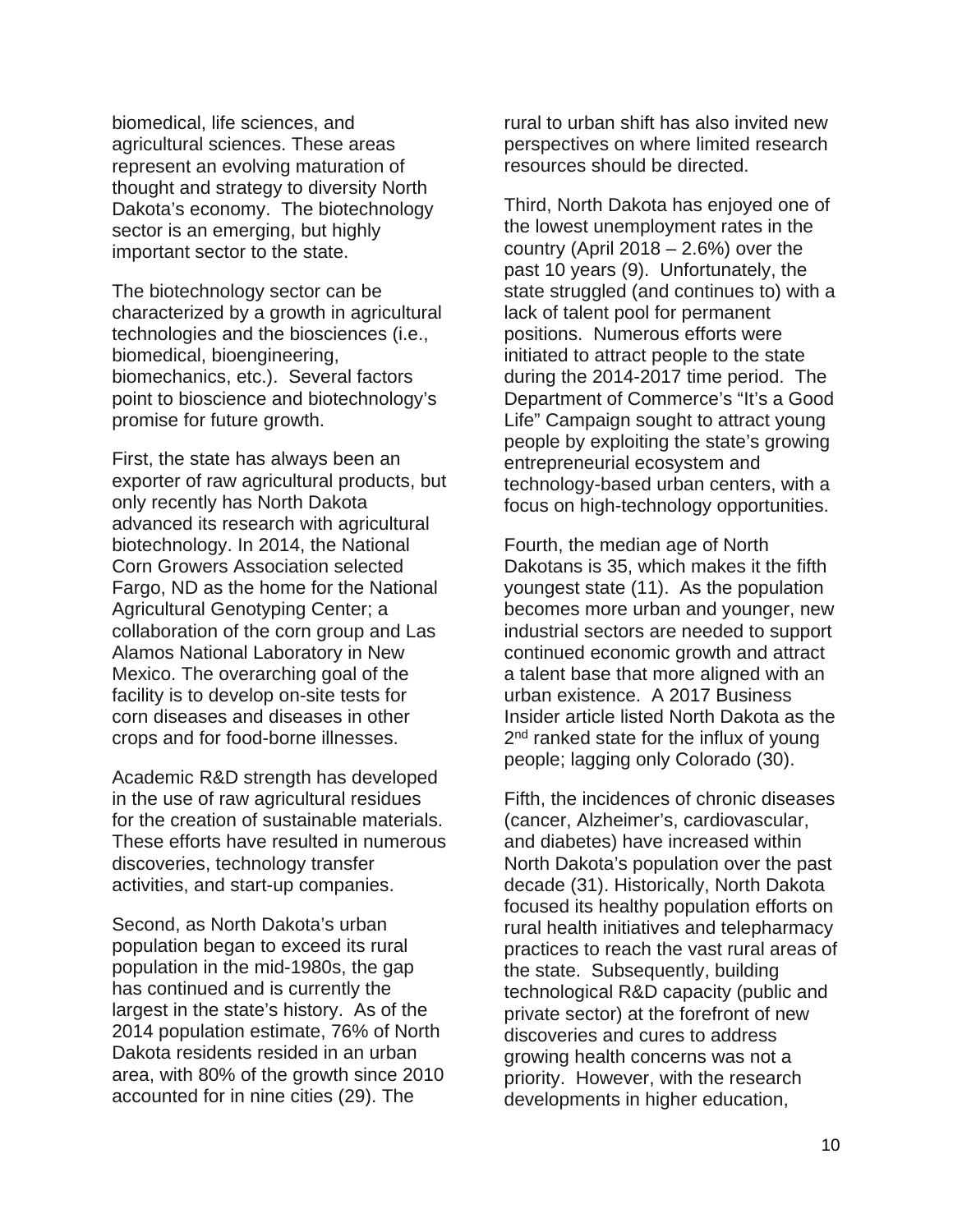combined with emerging and established medical research companies now moving into or expanding in the state, there has been a shift in emphases. The thought process has changed, and the overall climate now favors an expansion into biotechnology endeavors as an emerging industrial sector that could help mitigate the boom-and-bust commodity economy and position North Dakota as a regional hub (and in particular, the Red River Valley) in the upper great plains.

North Dakota's bioscience/biomedical sector is small but emerging and holds tremendous potential. The Red River Valley Corridor, alone, is home to both research universities, numerous bioscience-related start-up companies, a brand new Sanford Health hospital in Fargo (the largest center in the state and region, and the state's only level-1 trauma center), three clinical trial research facilities, several biomanufacturers and a growing presence of a Sanford Health R&D footprint.

In addition, NDSU and UND have, over the past several years, built critical mass and capacity in areas of materials, biosciences focused on disease and health, and advanced scientific computing. The two institutions implemented a joint graduate biomedical engineering program in 2017 and a joint graduate public health program in 2014. Both institutions include healthy populations in their respective grand challenge strategies. This growing collective higher education and private sector ecosystem has the potential to reshape North Dakota's economy in the future.

*UAS* – The North Dakota Department of Commerce added unmanned aerial systems to its list of targeted industries in recognition of the vast infrastructure in place to support growth and market share. North Dakota is home to the Minot and Grand Forks air bases, several National Guard installations, the second ranked aviation program in the country (John D. Odegard School of Aerospace Sciences), vast open air space, multiple independent aviationrelated businesses, and a favorable business climate.

The State of North Dakota was awarded one of the six FAA UAS test sites on December 30, 2013. Unlike the other five test sites, North Dakota's site is a statewide entity governed by the Northern Plains Unmanned Systems Authority [\[http://www.npuasts.com/\]](http://www.npuasts.com/). The test site, administered by the University of North Dakota, has been working with the FAA to integrate UASs into the navigable airspace.

North Dakota has led the nation in many UAS efforts including the first daisy chain operation, first night flights, first to fly a large UAV for research purposes, and first to receive approval for flights in all parts of the country. In addition to the activities of the test site, North Dakota has created the Grand Skies UAV Business Park on the Grand Forks Air Base; the first in the nation. Tenants of the Park work in cooperation with the Northern Plains Test Site and have access to the air base's 12,351-foot runway via a cooperative agreement between the air base and Grand Skies.

Research and education activities across the state have substantially grown since 2013. Lake Region Technical College has developed a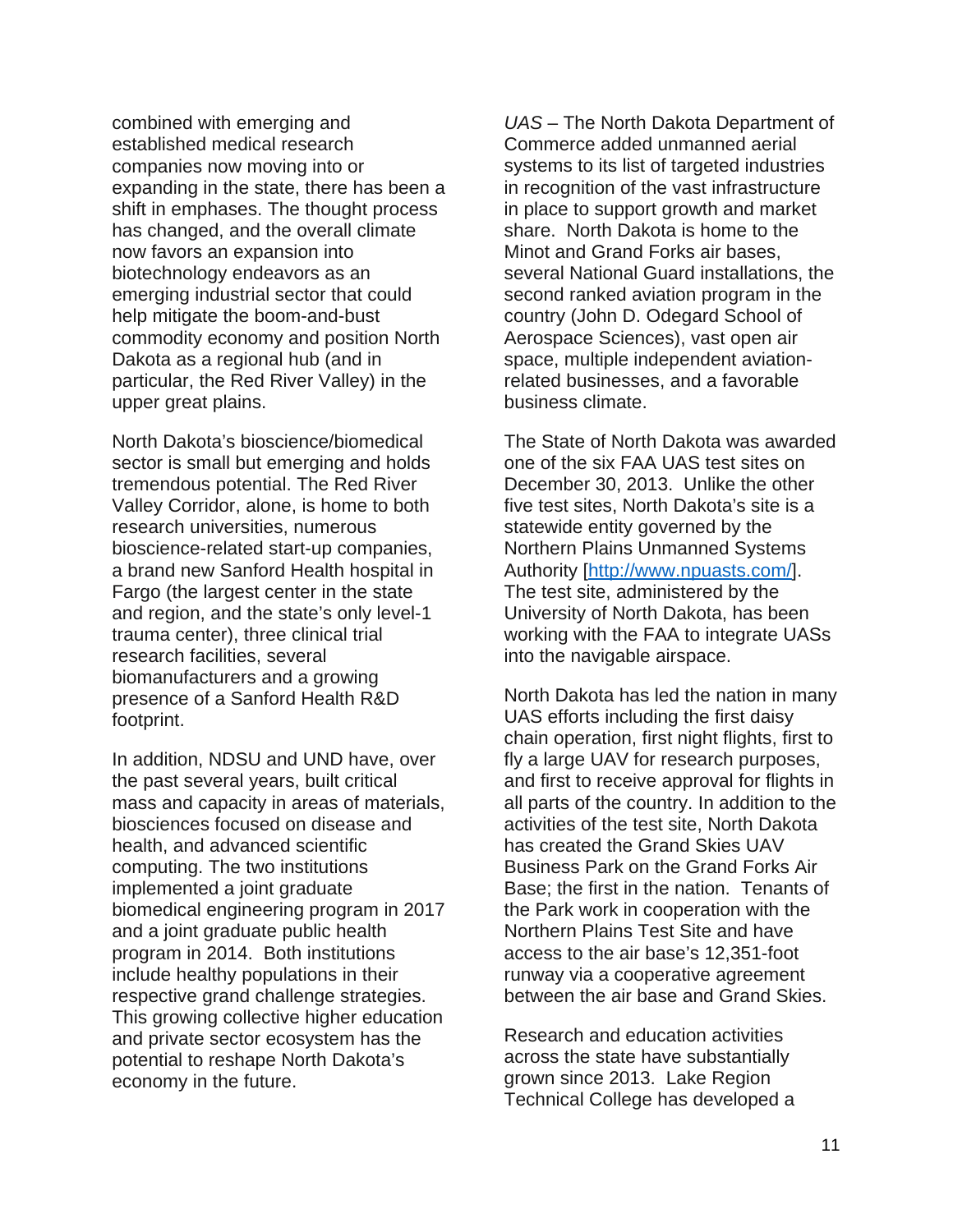UAV-based precision agriculture course as well and a "learn to fly" course. UND and NDSU have both developed robust research and education programs focused on institutional strengths. UND has developed the Research Institute for Autonomous Systems [RIAS], with a vision of being a global leader in unmanned and autonomous systems

While precision agriculture still holds tremendous promise, the adoption of UAS in other sectors including energy, mining, military, and retail expands opportunities for sector growth in North Dakota. Collectively, NDSU and UND have partnered with several industrial sector entities since 2013 on research focused on precision agriculture, new

research, application, and policy development. UND's historic strength in aviation positions the university to be a leader in training and systems logistics. NDSU has developed a strong research platform in the use of UAS in



*Figure 6. North Dakota is a leader in the country in unmanned aerial systems, and has a focus on building the data supply chain for the industry.*

development, utility line inspections, beyond line of sight operations and communications, wind turbine blade inspection, and data analytics. Over \$5M of this research has been financed via the Research-ND funding vehicle.

precision agriculture and has a proposed degree program in precision agriculture. Both universities have a focus on the data supply chain across the numerous UAS application sectors (Figure 6).

The global UAV market is expected to grow from \$20.7B to \$52.3B from 2018 to 2025 or a 14.51% compounded annual growth rate (32). North Dakota is the leading state in UAV research and testing and has been labeled the Silicon Valley of drone innovation by Silicon Valley and Technology

#### [[https://www.voanews.com/a/north](https://www.voanews.com/a/north-dakota-silicon-valley-drones/4172079.html)[dakota-silicon-valley-](https://www.voanews.com/a/north-dakota-silicon-valley-drones/4172079.html)

[drones/4172079.html\]](https://www.voanews.com/a/north-dakota-silicon-valley-drones/4172079.html). Since 2005, the State has invested more than \$38M in UAV research, testing, and application. *Connectivity and advanced scientific computing* – The Statewide Technology Access for Government and Education network (STAGEnet) is the sole centralized network that serves all state, city, and county governments, K12 educational entities, and all higher education campuses in the North Dakota University System (NDUS). The network was formally created in 1999 and is legislatively mandated to provide voice, video, and data services. STAGEnet provides wide area network (WAN) services which include routing real world Internet Protocol (IP) address blocks directly to the campuses. STAGEnet also serves as a backbone for campus to campus connectivity, allowing NDUS to centralize services such as Domain Name System (DNS)/Dynamic Host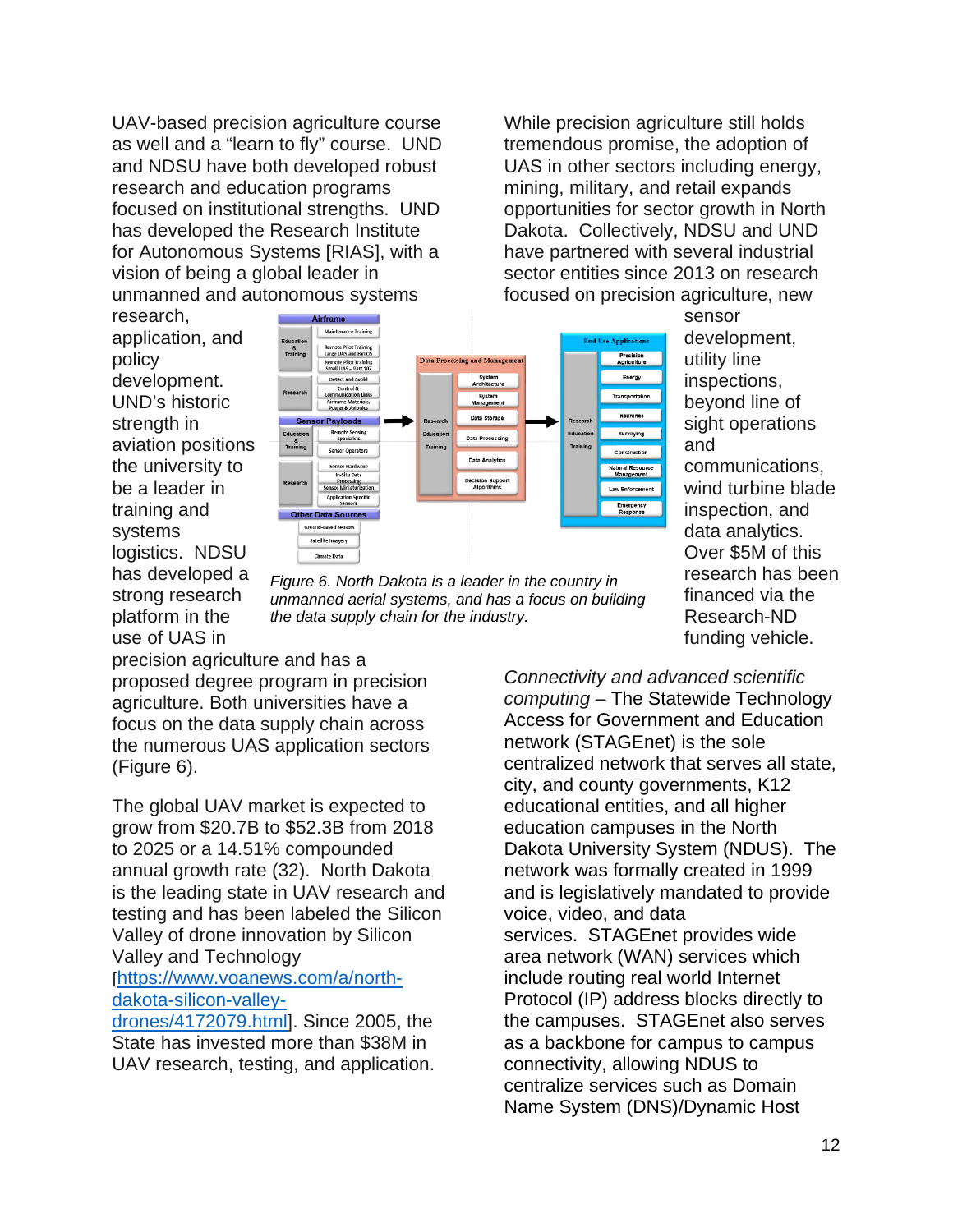Configuration Protocol (DHCP) as well as voice, and to utilize the centralized video services.

North Dakota's advanced scientific computing infrastructure is evolving to keep pace with the growing computational needs of academic researchers and to provide critical infrastructure to the entire North Dakota University System and the Tribal Colleges. In addition, NDSU and UND are increasingly first choice partners to provide needed scientific computing and infrastructure for the rest of the state.

NDSU's Center for Computationally Assisted Science and Technology (CCAST) was established in 2003 and is a fully functioning core research center in support of the institution's land-grant mission. CCAST provides approximately 150 TFLOPS of computational power, 1 Petabyte (1012 bytes) of online storage, and 1 Petabyte of offline storage all connected with fast network fabric. CCAST has a permanent staff of 3.5 FTE, a student internship program with 12 students, and 2 FTE openings for user support staff (effective FY18).

Computational Chemistry, Digital Agriculture, and Engineering are the current major users of CCAST resources.

UND's Computational Research Center (CRC) was established in 2005. CRC will provide, when current upgrades are complete, approximately 170 TFLOPS of computational power, 0.7 Petabyte (1012 bytes) of online storage, and 1 Petabyte of offline storage all connected with fast network fabric. CRC has a permanent staff of 1 FTE, a student

internship program with 1 student and contracted staff (2 FTE) from NDUS.

UND is a partner of the Midwest Big Data Hub. Digital Agriculture, Ecology and Computer Science are major users of the CRC facility.

## **NORTH DAKOTA ESTABLISHED PROGRAM TO STIMULATE COMPETITIVE RESEARCH (EPSCoR)**

The Science and Technology Plan is a requirement of the NSF EPSCoR Research Infrastructure and Improvement cooperative agreement. The purpose of the plan is to align North Dakota's science and technology goals and activities with those priorities of the federal government.

While the current and past EPSCoR funding has been pivotal in advancing the research capacity and competitiveness of the two research universities, the education, workforce development and diversity efforts have reached across the state to six of the eleven North Dakota University System institutions and the five Tribal Colleges.

The cumulative impact of EPSCoR has been substantial. Since 1986, ND has received >\$63M in state funds that has been leveraged to garner >\$350M in other external funding.

# **SCIENCE AND TECHNOLOGY PLAN**

The North Dakota 2018 Science and Technology Plan details objectives, strategies, and actions for scientific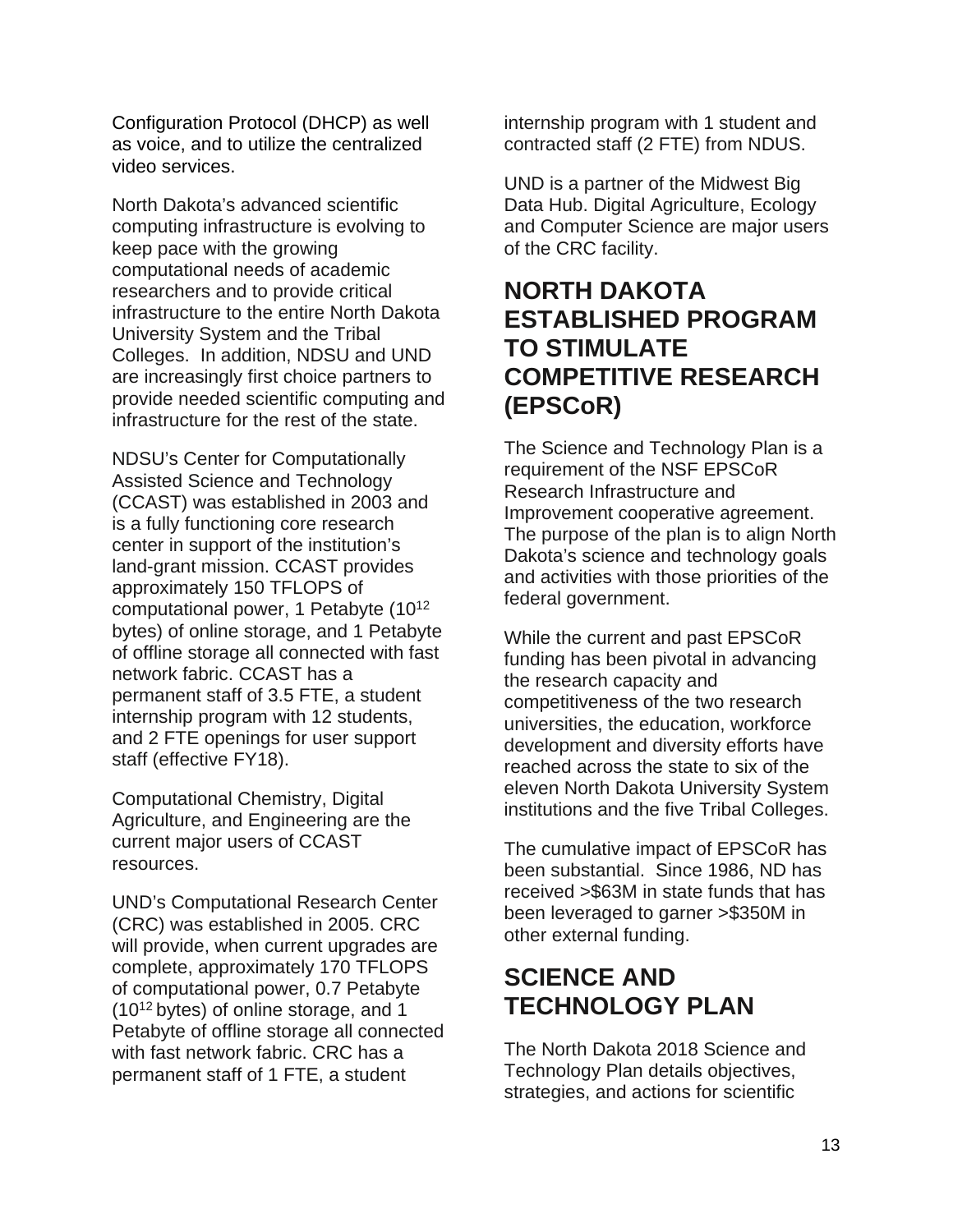discovery, education, workforce development, diversity and communications that will help drive decisions on new directions for the state's higher education institutions. The Plan also provides a framework for statewide discussions on STEM advancements that result in a more dynamic and innovative economy.

This Plan consists of five strategies that align with efforts by the North Dakota Department of Commerce, Valley Prosperity Partnership, Department of Public Instruction, and NDUS.

- Focus research and development in areas that are already strengths and those that are emerging as strengths so that North Dakota can continue to increase its competitive advantage;
- Support and expand the infrastructure in key R&D areas;
- Foster partnerships between the private sector, communities, educational sector, start-up entities, and research universities. Support technology transfer and, where appropriate, commercialization of inventions and innovations;
- Produce and retain STEM graduates who are technically-skilled and business-wise;
- Create ways to increase awareness of the S&T and innovation ecosystem within the state as a means to drive economic diversification.

*Strategy 1: Focus research and development in areas that are already strengths and those that are emerging as strengths so that North Dakota can continue to increase its competitive advantage*

A. Advocate for continued and increased state investments in North Dakota's targeted industrial sectors of importance.

- 1. Technology
	- i. Working with the Department of Commerce, develop a future-looking definition of "technology" as it applies to diversification of the economy;
	- ii. Support an expanded advanced scientific computing and visualization foundation that not only serves all of higher education, but educational and industry needs of the entire state;
	- iii. Support efforts to nurture and develop the fledgling biotechnologies sector in the state. This includes agricultural-based biotechnology as well as bioscience/biomedical (including materials science) efforts;
	- iv. Support efforts to nurture and expand the emerging information technology and software engineering sectors;
	- v. Enlarge understanding of the emerging biotechnology sector and how higher education, communities, private businesses, and the Department of Commerce can converge to expand efforts in this area;
	- vi. Support the development of a "biosciences/biomedical" research corridor in the Red River Valley;
	- vii. Expand support across ND for materials science R&D, working with the Department of Commerce and other partners to develop applications within all of the important industrial sectors.
- 2. Unmanned Aerial Systems
	- i. Work with the Department of Commerce to better understand the long-term R&D advantage of the state.
	- ii. Foster better partnerships between private sector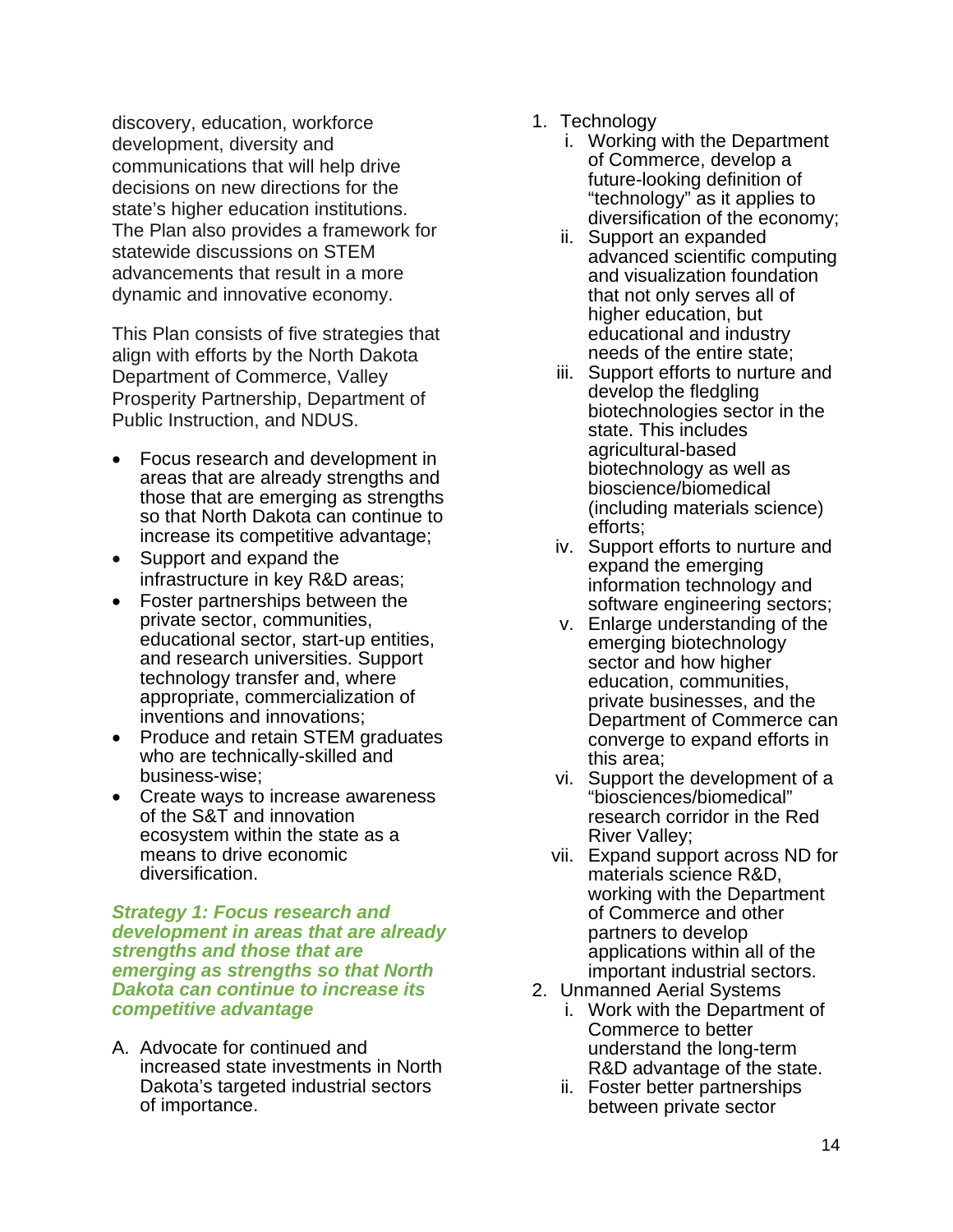entities and higher education that result in a sustainable growth of the industry outside of the current service industry;

- iii. Support efforts to develop infrastructure [physical and human] to deal with the data supply chain as a result of the growth of the UAV industry;
- iv. Create an R&D ecosystem for both the use of UAVs and research on UAVs that positions North Dakota at the forefront of unmanned systems;
- v. Improve understanding throughout ND of unmanned systems beyond "aerial".
- 3. Value-added agriculture
	- i. Continue to develop a deeper understanding of the market potential of post-harvested, value-added activities/processing;
	- ii. Support further development of, and partners for, sustainable materials derived from agricultural products and wastes;
	- iii. Working with the NDSU Agricultural Experiment Station, expand the use and understanding of genomics and bioinformatics as a means to develop new crop varieties that maintain North Dakota as a national leader;
	- iv. Expand the understanding of regional climate shifts, and its impacts on growers' choice of crops, to continue North Dakota's agricultural leadership role;
	- v. Gain a deeper understanding of agricultural crops that are compatible with the state's growing conditions and which can expand opportunities beyond food and fiber;
- 4. Energy
	- i. Continue to gain a deeper research understanding of

the oil shale resources of western North Dakota;

- ii. Support further development of enhanced efficiencies and environmentally sound methods of oil recovery;
- iii. Work with higher education, including UND's Energy and Environmental Research Center and NDSU's College of Engineering, to promote further R&D on oil-related issues such as carbon sequestration platforms, enhanced engineering efficiencies, and other improvement processes;
- 5. Advanced Scientific Computing and Visualization
	- i. Expand the computing and networking infrastructure at NDSU and UND to meet the growing needs of researchers across the state;
	- ii. Develop appropriate infrastructure at UND and NDSU for proper storage and management of data;
	- iii. Develop and support programs to train faculty and students in data science and management R&D across NDUS and the Tribal Colleges;
	- iv. Create training programs to develop a North Dakota high performance computing (HPC) workforce;
	- v. Engage NDUS, Department of Commerce, city economic development corporations, and state and local governments to expand usage of advanced scientific services [HPC, data analytics, informatics] beyond the two research universities.
- B. Provide continued support for the grand challenge research at NDSU and UND.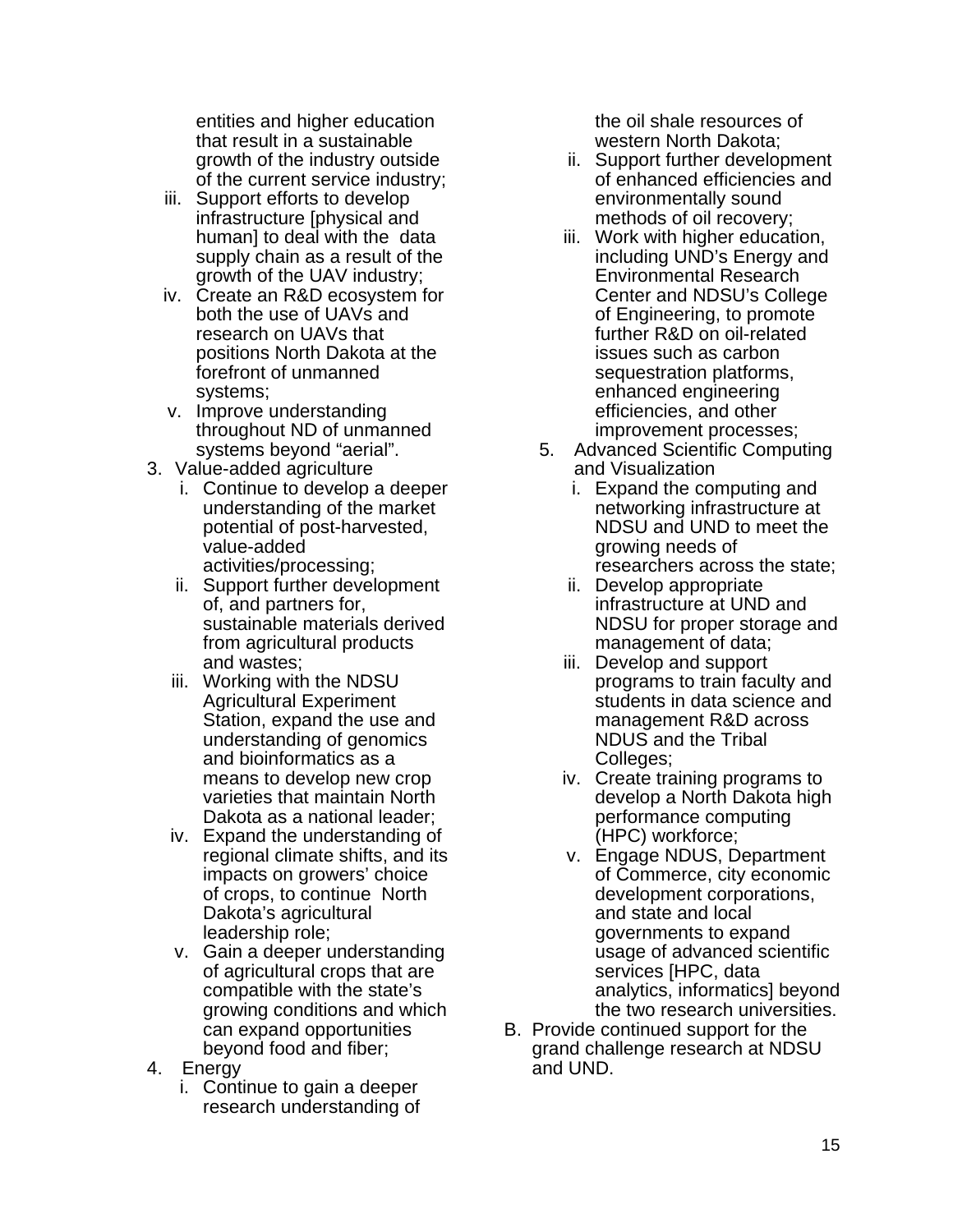#### *Strategy 2: Support and expand the infrastructure in key R&D Areas*

- A. Make current technology infrastructure and equipment available throughout NDUS, Tribal Colleges, community-based entities, and businesses to expand use throughout the state and enhance collaborations.
	- 1. Expand efforts via the Digital Initiative Task Force to ensure all institutions in NDUS, the Tribal Colleges and public schools have access to networking and advanced scientific infrastructure;
	- 2. Extend the NDSU faculty expertise and equipment database model to all institutions within NDUS to promote the assets of North Dakota Higher Education to other statewide entities and private businesses.
- B. Provide continued support for important infrastructure that expands R&D efforts and diversifies the economy, including but not limited to NDSU's CCAST, UND's CRC, STAGENet, Northern Tier, NDSU and UND's Institutional Core Facilities, NDUS' STEM-based Colleges, etc.
	- 1. Maintain and expand NDSU and UND's core advanced scientific computing capabilities;
	- 2. Hire and retain high quality STEM faculty throughout NDUS and the Tribal Colleges;
	- 3. Hire faculty in areas critical to UND and NDSU's grand challenges and the state's targeted sectors;
	- 4. Support the primarily undergraduate institutions, community and technical colleges, and the tribal colleges in the development of workforce programs that align with the R&D efforts;
	- 5. Recognize the importance of maintaining the networking capabilities (Northern Tier)

through a committed NDUS and state effort.

- 6. Hire, train, and retain highly qualified technical staff to support the technical services of NDSU's CCAST and UND's CRC;
- 7. Hire, train, and retain highly qualified technical staff to support the advanced R&D efforts of faculty in targeted areas.

*Strategy 3: Foster partnerships between the private sector, communities, educational sector, start-up entities, and research universities. Support technology transfer, and where appropriate, commercialization of inventions and innovations.* 

- A. Promote better synergies between NDSU and UND and the private sector.
	- 1. Collaborate with the Valley Prosperity Partnership in providing information on development opportunities based on advanced scientific research at NDSU and UND;
	- 2. Work with the Department of Commerce to expand public funding (i.e., Venture Grant) for early-stage, research-intensive business development and commercialization;
	- 3. Develop better collaboration between NDSU and UND on technology transfer practices to create a more streamlined approach for companies;
	- 4. Develop a more defined strategy for SBIR/STTR and venture capital for early- to mid-stage scientific research.
		- i. Provide workshops for faculty and small businesses on grantwriting.
		- ii. Provide small businesses with added resources to take research to market.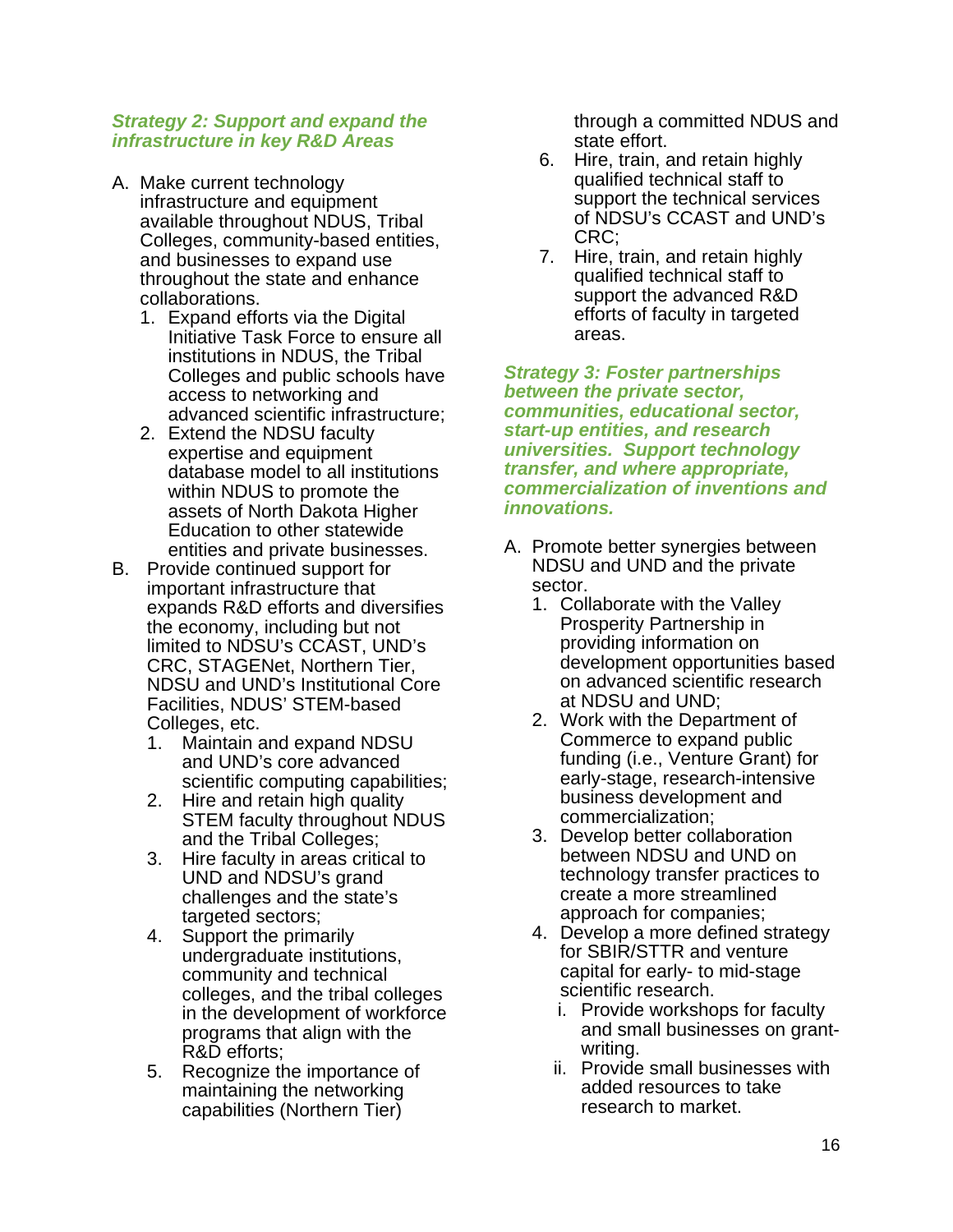- 5. Create synergy between the research universities and state entities to support a cohesive path from scientific discovery to commercialization with emphasis on the following partners:
	- i. Department of Commerce
	- ii. Valley Prosperity Partnership
	- iii. NDSU Research and Technology Park
	- iv. UND Center for Innovation
	- v. Idea Center Bismarck
	- vi. North Dakota Chamber of **Commerce**
	- vii. Greater Fargo-Moorhead Economic Development **Corporation**
- viii. Greater Grand Forks Economic Development **Corporation**
- ix. Community-based Chambers of Commerce

#### *Strategy 4: Produce and retain STEM graduates who are technically-skilled and business-wise*

- A. Continue to develop STEM awareness and engagement at the primarily undergraduate institutions (PUIs) and Tribal Colleges (TCs).
	- 1. Maintain an updated broader impacts white paper for the TCs and PUIs that outlines the needs of each institution in fulfilling their missions of STEM awareness.
	- 2. Continue to work with the TCs and PUIs on pipeline programs that facilitate streamlined student transfer processes to UND and NDSU for either B.S. degree completion [for students with A.S. degrees] and/or advanced studies.
	- 3. Expand EPSCoR's distributed research experience for undergraduates (REU) program to allow for a larger student enrollment per year.
- B. Prepare highly-skilled, globallyminded Bachelor level graduates with advanced knowledge of computational and data sciences and cybersecurity issues.
	- 1. Expand EPSCoR's cyberinfrastructure (CI) internship program on the NDSU and UND campuses;
	- 2. Develop an EPSCoR CI Intern program for the PUI/TCs;
	- 3. Continue to grow the cybersecurity certificate program administered by NDSU, in collaboration with Minot State University and UND.
- C. Support advanced (Masters and Ph.D.) graduates with strong integrative skills that translate into R&D environments within the public and private sectors.
- D. Continue to sustain current interdisciplinary graduate programs in biomedical engineering, cellular biology, and materials and nanotechnology.
- E. Continue to expand the NDSU's Innovation Challenge program to encourage student entrepreneurism.
- F. Develop A to Z programming to help student and faculty interested in creating start-up companies.
- G. Work with the Department of Public Instruction, Community and Technical Colleges, Primarily Undergraduate Institutions, and private businesses to create scalable career pathways in biosciences/biomedical technology, energy, agriculture, computational and data sciences, and UAVs.
- H. Build a stronger partnership between ND EPSCoR and the Department of Public Instruction and the North Dakota STEM Network.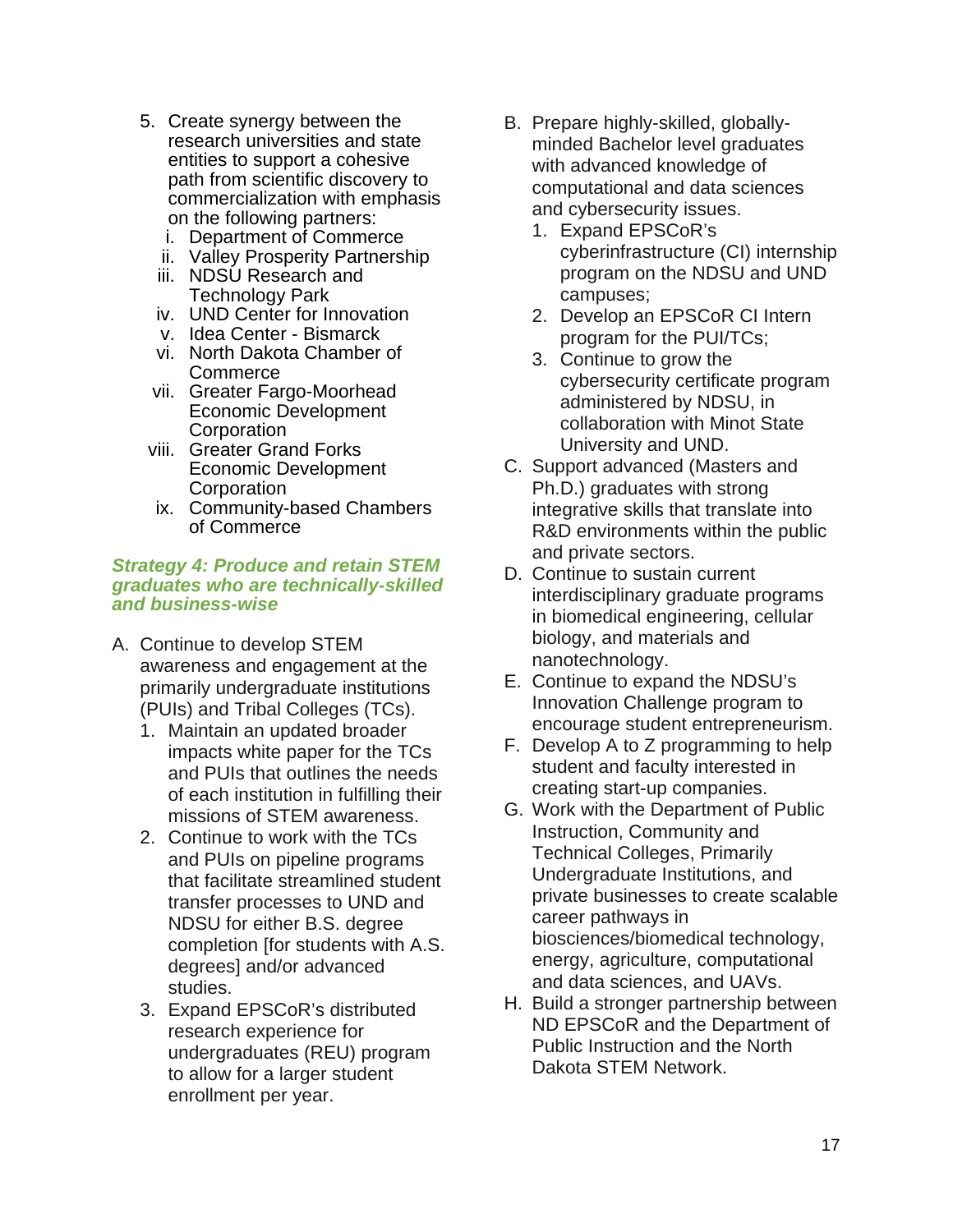*Strategy 5: Create ways to increase awareness of the S&T and innovation ecosystem within the state as a means to drive economic diversification*

- A. Develop a clear and concise communication and marketing strategy for use with state, community, educational, and private entities.
- B. Work with the Departments of Commerce and Public Instruction to collate and disseminate data about the impacts of STEM in an innovation - and knowledge economy.
- C. Provide frequent updates to state legislators, Governor's office and community -based economic development corporations on the progress of the innovation -economy.

ND EPSCoR will prepare an annual report detailing progress on efforts in this plan and how they cross -link with the NSF EPSCoR RII Cooperative Agreement activities, which will be provided to the North Dakota EPSCoR State Steering Committee.

Feedback from these reports will be used to refine and/or update the S&T Plan when necessary.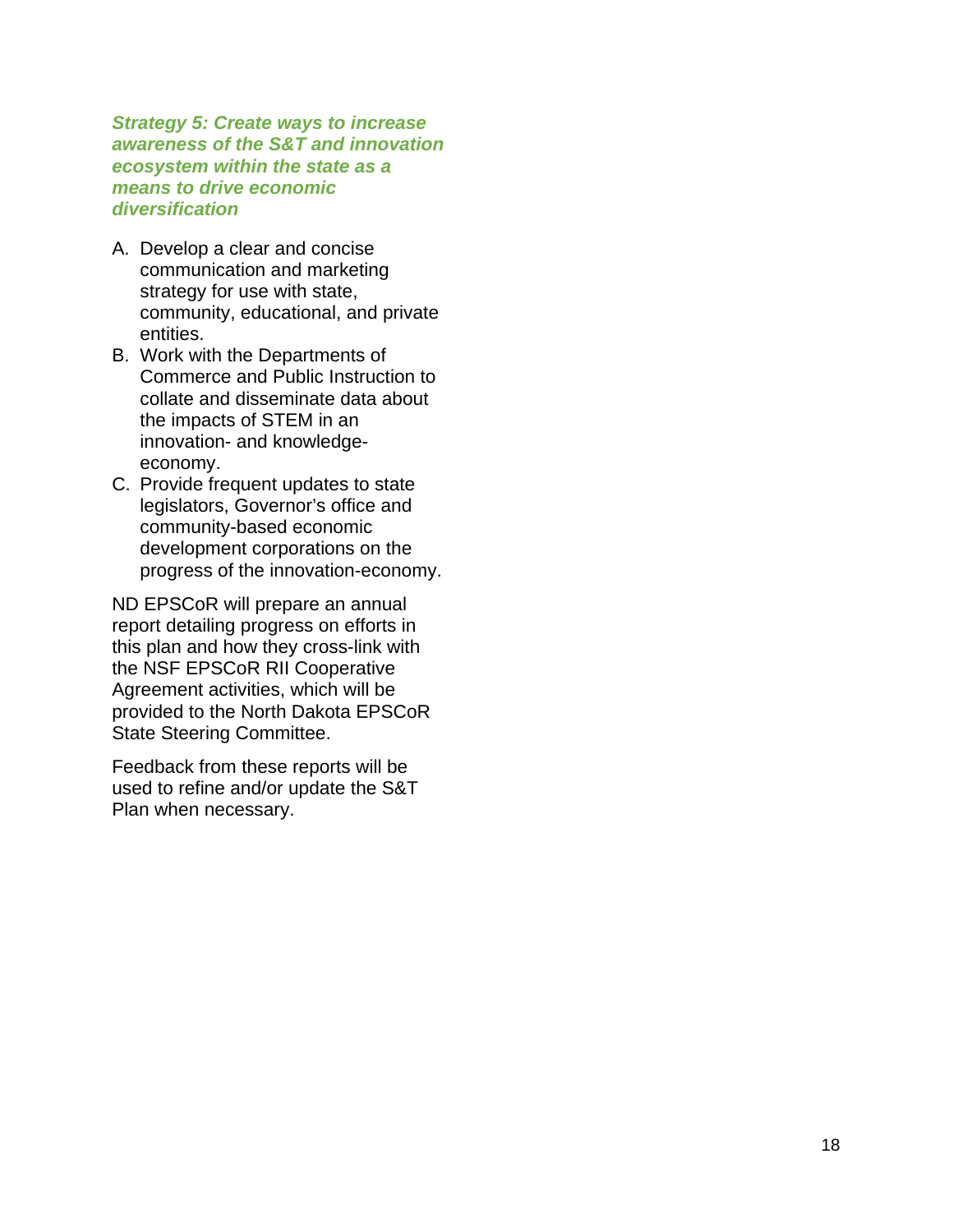#### **References Cited**

1. **National Science Board.** *Science and Engineering Indicators 2018 . NSB-2018-1.* Alexandria, VA: National Science Foundation, 2018.

#### 2. **National Science Foundation.**

*Higher Education Research and Development Survey Fiscal Year 2016.* [Online] November 30, 2017. https://ncsesdata.nsf.gov/herd/2016/.

#### 3. **North Dakota Department of**

**Commerce.** *North Dakota Economic Development Strategic Plan 2010-2020.*  Prepared by Covenenat Consulting Group, 2010. Strategic Plan.

#### 4. **North Dakota Department of**

**Commerce - About Us.** [Online] [Cited: March 4, 2018.] https://www.commerce.nd.gov/about/.

#### **5. U.S Chamber of Commerce**

**Foundation.** *States Innovate - North Dakota.* [Online] 2015. https://www.uschamberfoundation.org/e nterprisingstates/#ND.

#### **6. U.S. Department of Commerce.**

*Gross Domestic Product by State (millions of current dollars).* U.S. Bureau of Economic Analysis. [Online] [Cited: February 15, 2018.] https://www.bea.gov/itable/.

#### **7. Carnevale, Anthony P., Smith,**

**Nicole and Melton, Michelle.** *STEM State-Level Analysis.* Washington, D.C. : Georgetwon University, Center on Education and the Workforce, 2011.

#### **8. U.S. Department of Labor.**

*Occupational Employment Statistics.* Bureau of Labor Statistics. [Online] 2018. https://www.bls.gov/oes/#data. 9. **U.S. Department of Labor.** *Economy at a Glance.* Bureau of Labor Statistics. [Online] 2018. https://www.bls.gov/eag/eag.nd.htm.

10. **North Dakota Job Service.** *April 2018 Online Job Openings Report.* [Online] 2018. [Cited: May 1, 2018.] https://www.ndworkforceintelligence.co m/gsipub/index.asp?docid=529.

11. **U.S. Census Bureau.** *Population Estimates, July 1, 2017 - North Dakota.* [Online]

https://www.census.gov/quickfacts/fact/t able/ND,US/PST045217.

12. **Cross, Freddie.** *Teacher Shortage Areas Nationwide Listing 1990–1991 through 2017–2018.* Washington, D.C. : Education, U.S. Departent of; Education, Office of Postsecondary, 2017.

#### 13. **North Dakota Job Service.**

*Education Profile.* [Online] February 2018.

https://www.ndworkforceintelligence.co m/gsipub/index.asp?docid=565.

14. **Valley Prosperity Partnership Research Working Group.** *Expand Research Capcity & Relevancy in the Red River Valley. Report* 2016.

15. **Jantzi, Darin; Hegameister, Kara; Kuprich, Brenda.** *North Dakota* 

*Agricultural Statistics 2017.* USDA National Agricultural Statistics Service, Northern Plains Region, North Dakota Field Office. Fargo : North Dakota State University, North Dakota Depatment of Agriculture, United States Department of Agriculture, 2017.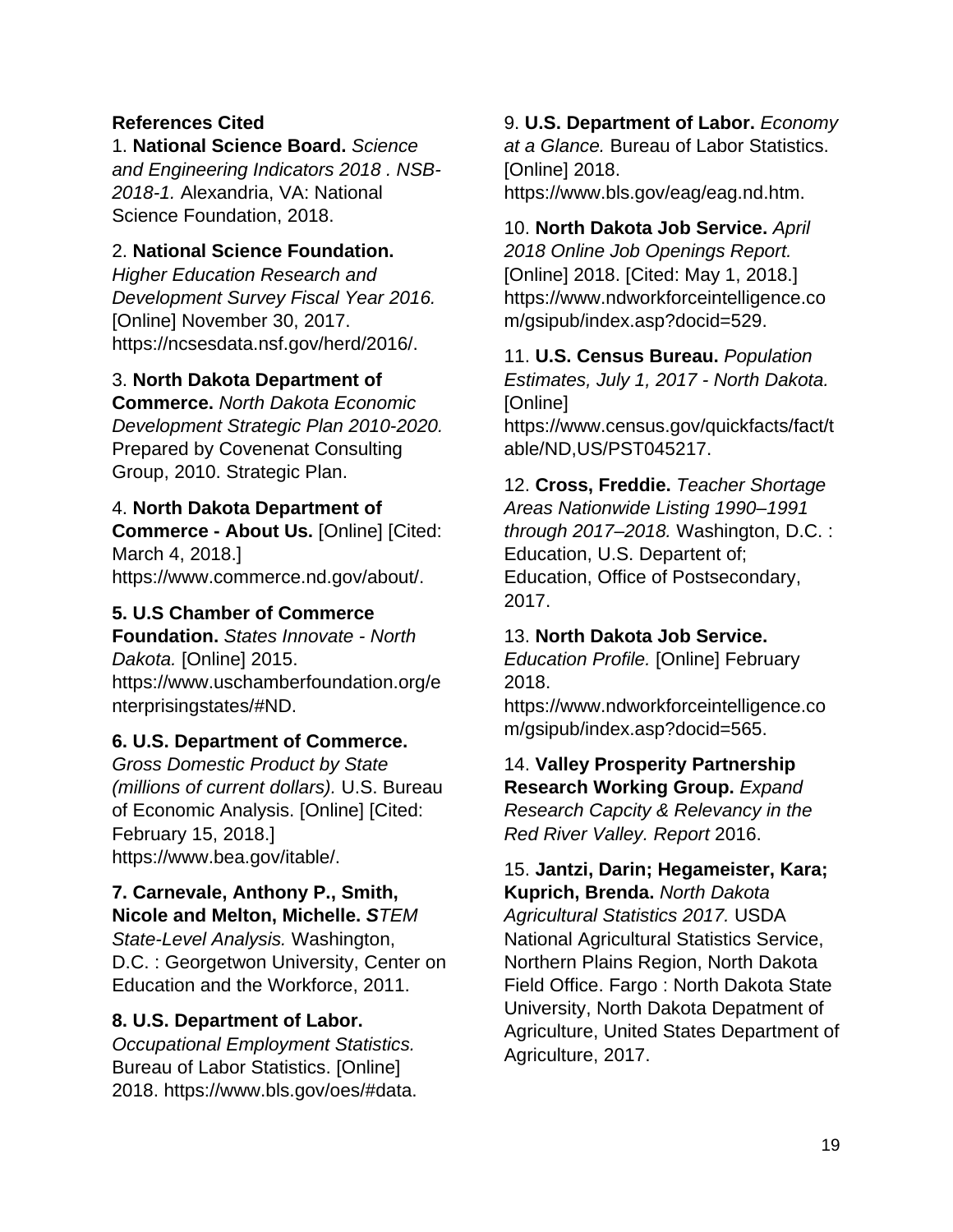**16. Cicha, Joe.** *Growing ND by the Numbers.* North Dakota Department of Commerce, 2015.

## **17. U.S. Energy Information**

**Administration.** North Dakota State Profile and Energy Statistics. [Online] 2018. [Cited: March 20, 2018.] https://www.eia.gov/state/?sid=ND.

## **18. Empowered ND Commission.**

*EMPOWERED North Dakota - Comprehensive State Energy Policy 2010-2025.* North Dakota Department of Commerce, 2010.

**19. Lignite Energy Council -** *Economic Impact.* [Online] 2018. [Cited: March 20, 2018.] https://lignite.com/what-islignite/economic-impact/.

## **20. Lignite Energy Council -**

*Production of Lignite.* [Online] [Cited: May 1, 2018.] https://lignite.com/what-islignite/production-of-lignite/.

#### **21. Energy of North Dakota - About the Resource.** [Online] [Cited: April 4, 2018.]

https://energyofnorthdakota.com/homemenu/how-oil-is-produced/about-theresource/.

## **22. Bluemke, John P.** *The 50th*

*Anniversary of the Discovery of Oil in North Dakota.* North Dakota Geological Survey Miscellaneous Series No. 89, 2001.

## **23. U.S. Energy Information**

**Administration.** *Crude Oil Proved Reserves, Reserve Changes and Production.* [Online] 2018. [Cited: April 4, 2018.]

https://www.eia.gov/dnav/pet/PET\_CRD PRES A EPC0 R01 MMBBL A.htm.

## **24. Bangsund, D.A.; Hodur, N.M.**

P*etroleum Industry's Economic Contribution to North Dakota in 2015.* Agribusiness and Applied Economics Report No. 766 , 2017.

#### **25. North Dakota Department of Mineral Resources.** *Current Active*

*Drilling Rig Count.* [Online] [Cited: May 24, 2018.] https://www.dmr.nd.gov/oilgas/riglist.asp

**26. U.S. Energy Information** 

.

**Administration.** *North Dakota State Energy Profile.* [Online] February 15, 2018. [Cited: April 4, 2108.] https://www.eia.gov/state/print.php?sid= ND.

**27. WINDExchange.** *Wind Energy in North Dakota.* [Online] Department of Energy, Office of Energy Efficiency and Renewable Energy, 2017. [Cited: April 4, 2018.]

https://windexchange.energy.gov/states/ nd.

**28. DSGW Architects.** *Fort Totten Builds First Zero Energy School on Tribal Land.* [Online] December 13, 2017. [Cited: April 4, 2018.] https://trimtab.living-future.org/blog/forttotten-builds-first-zero-energy-schoolon-tribal-land/.

## **29. North Dakota Census Office.**

*Growing ND By the Numbers.* [Online] North Department of Commerce, September 2015.

**30. Loudenback, Tanza.** The 15 US states where young people are moving in, jobs are plentiful, and business is booming. [Online] March 13, 2017. http://www.businessinsider.com/the-15-